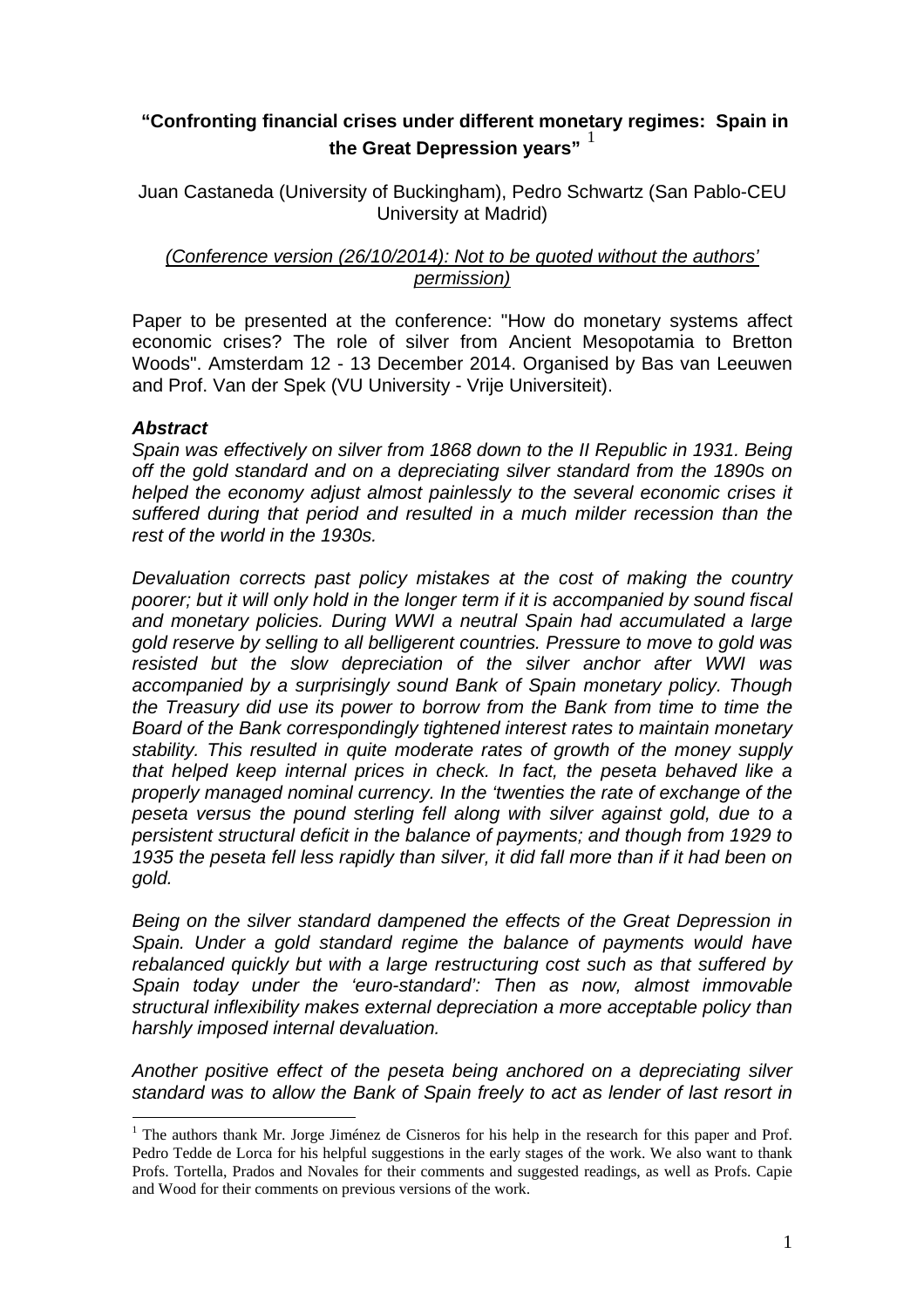*1931 and thus prevent the deep banking crisis that struck other developed economies.* 

*However one must not exaggerate the effect of a flexible monetary policy in a country like Spain in the 1930ies: Spain still was an agricultural country and she enjoyed two bumper crops in wheat in 1933 and 1935; and in any case the relative smallness of the foreign sector helped dampen the effects of what was happening in the rest of the world.* 

# **1. The thesis of this essay**

A number of historians have suggested that the Great Contraction of the US economy from 1929 to 1933 and the banking failures and subsequent financial upheaval in Europe after 1931 played large role in the breakdown of the II Spanish Republic, founded precisely in '31, and in the final nemesis of the Civil War. (1936-39).  $^2$  On the contrary, we underline the fact that Spain fared much better than other countries during the crucial years of 1929-1933 (See fig. 1)



 $\overline{a}$ 

**Figure 1: Real GDP Growth in Selected European Countries and US** 

Source: *GDP data for Germany and France from Mitchell (2003), UK GDP from Feinstein (1972), as quoted by Cole and Ohanian (2007). US GDP from the US Bureau of Economic Analysis statistics. Spain GDP from Prados (2003).* 

First, we attribute the relatively mild character of the recession of those years mainly to domestic factors. And secondly, we discount a faltering private sector investment or a supposedly deflationary monetary policy of the Bank of Spain

 $2$  Among them is Hugh Thomas (1976), chapter 12: "La economía durante la República". Thomas is also wrong about Jaume Carner's financial policy as Treasury Secretary in the early 'thirties, when he let the peseta float, see below.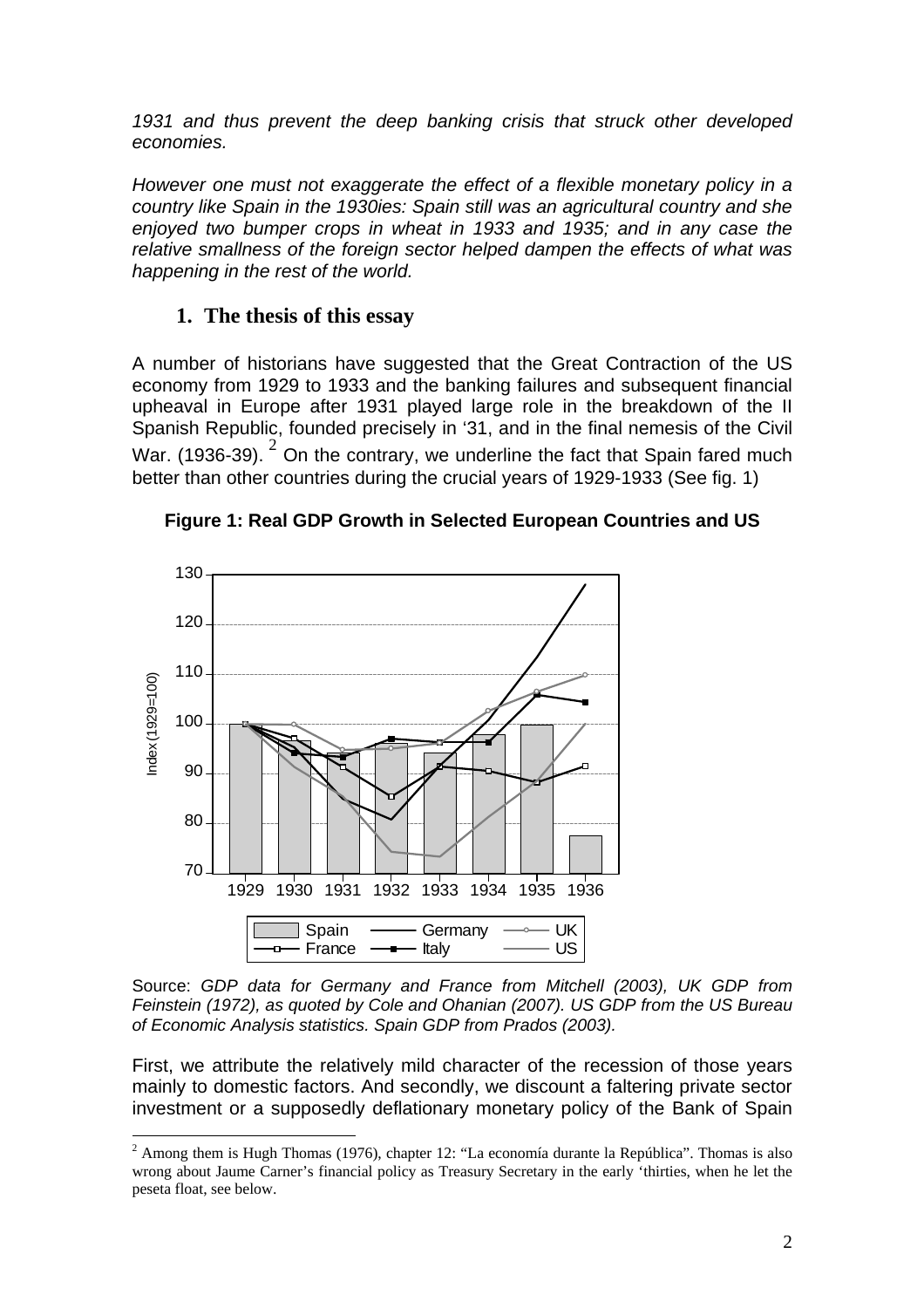as the main causes of that mild recession. We attribute it to a sudden attempt to rebalance the Budget in 1930 with a drastic retrenchment of public investment. This change of policy was felt to be necessary because the Spanish Government found it impossible to go on sustaining the growth model of the mid 'twenties. In any case, the change in budgetary policy did not affect the greater part of the private sector, especially agriculture and consumer industries ; and the relative downturn did not originate with the Bank of Spain, whose quick reaction when depositors took fright at the sudden fall of the Monarchy avoided a catastrophic bank run in 1931. $3$  To evidence this, we estimate the Bank of Spain reaction function in those years and thus show that the Bank acted as a successful lender of last resort in 1931.

Apart from looking at the structure of the Spanish economy, we give another reason for our view that there was nothing more than a short-lived domestic downturn from 1929 to 1933. In our view, the downturn looked artificially large by comparison with the boom of the late twenties brought about by an unsustainable expansion of Government investment. This can be seen by looking at the secular growth trend (see Figure 3, below).

Data for unemployment, company returns, and international trade (Tables 4 to 6) show that the mild Spanish recession of the thirties left some sectors practically unscathed, given the weight of agriculture in the Spanish economy and the relative isolation of Spain from the world. The *de facto* flotation of the peseta also helped – but then made for a weaker recovery in the thirties compared to other countries The Republic in 1931 brought acute social conflict, which finally led to the 1936-39 civil war. This is what deviated Spain from its secular growth path – not world depression.

In sum, the thesis of the present essay is that the recession was much lighter in Spain than in the US, Italy, Germany or France (see Figure 1); that the causes of the contraction were domestic rather than epidemic; and that the relative shallowness of the contraction in Spain, and of the UK after abandoning gold, may have been due in some measure to similarly flexible monetary arrangements.

## **2. Spain on silver**

 $\overline{a}$ 

For centuries the Spanish currency had had a special link with silver. The discovery in the  $16<sup>th</sup>$  c. of a cheap method of separating the metal from sulphur without toasting the mineral allowed Spain to inundate the world with silver discovered in American mines. The loss of the greater part of Empire at the beginning of the  $19<sup>th</sup>$  c. plunged the monetary arrangements of Spain in

<sup>&</sup>lt;sup>3</sup> Palafox (1980 a, b) and Comín and Martín Aceña (1984) were the first to suggest that the Spanish recession of the thirties was caused by domestic rather than international factors; and Tortella and Palafox (1983) underlined the isolation of the Spanish economy and a floating peseta as a protection from international deflation and recession. Further, Tortella and Palafox also stressed that the Spanish financial sector remained quite stable in the thirties, in contrast with widespread collapses all over the developed world. This goes against those, who like Sardá (1948), criticised a supposed restrictive monetary policy of the central bank. We go further in the criticism of Sardá when we show that the central bank injected the necessary amount of liquidity when the danger of a bank run loomed.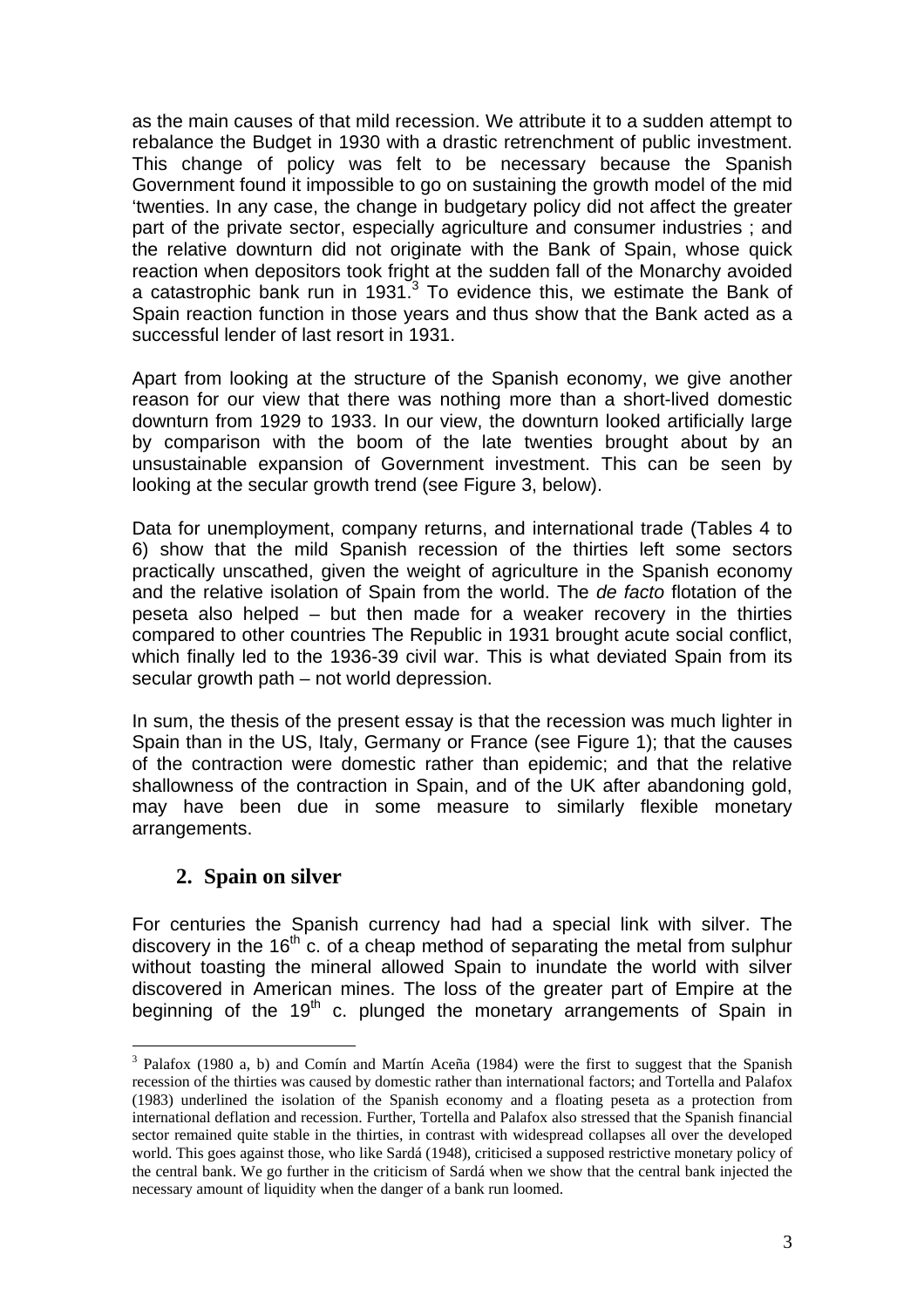disarray. In 1868 a Revolutionary Government tried to mend matters by joining the Latin Monetary Union. To that end the new peseta was made the standard of the country, coined with the same silver weight and fineness as the French, Swiss and Belgian francs. Spain however did not follow suit when the Continent of Europe joined the United Kingdom in adopting gold as the anchor. Though Spain was officially bimetallic and for a short period gold coins were minted, in effect the peseta was purely on silver. This was made official in 1883 when the reference to gold and gold coinage was officially abandoned. As silver slowly lost value up to WWI and after 1920 (see Figure 2 below), the peseta coins did not change their face value. The result was that the Spanish currency functioned as a nominal currency. This slow loss of value except for the years of the Spanish-American war and during WWI did not lead to inflation: the reason was that Bank of Spain note issue was limited by law. This monetary arrangement lasted up to the Civil War in 1936 and served Spain well during the Great Depression.<sup>4</sup>

**Figure 2: Exchange rate of silver versus gold and of the Peseta versus Pound Sterling (1860-1935)** 



Sources: Data on the exchange rate of silver versus gold from Officer and Williamson (2014). The exchange rate of the Peseta versus Sterling from Fernández Baños (1930), as quoted by Tena (2005).

## **3. Two institutional constraints**

 $\overline{a}$ 

Apart from the silver anchor, two further institutional constraints must be noted for the period leading to the Depression. The first is protection and relatively little foreign trade. Fifty years of protectionism had led to industry being mainly

<sup>&</sup>lt;sup>4</sup> Curiously, the political and monetary establishment always hankered after the gold standard and hoped that some day the peseta would join the club of respectable currencies. Repeated efforts were made to go back to gold at the 1868 parity but they were never successful. When the peseta went into steep decline after WWI compared with currencies on the gold standard, an official Commission was formed in 1929 to examine the pros and cons of moving to gold but it all came to nothing. Spain remained a silver country and so avoided the 1929-33 monetary contraction.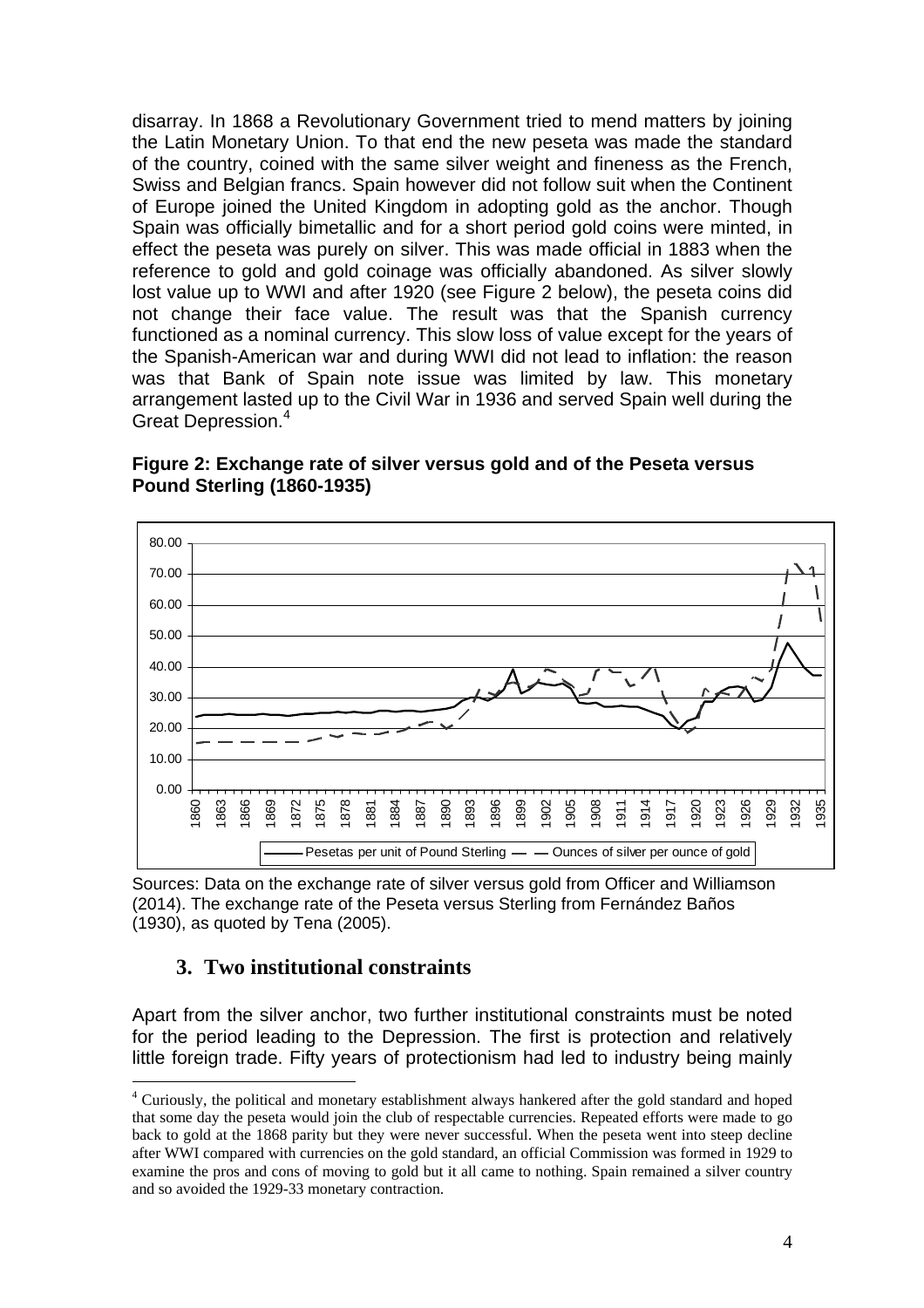concentrated in two regions, the Basque Country and Catalonia. The industrialists in both regions were able to argue that a return to free trade (attempted from 1868 to 1891) would create unemployment and inflame passions<sup>5</sup>: hence the relentless march towards greater protection, starting with the Tariff law of 1891 and culminating with the virtually prohibitive Cambó tariff of 1921.

Another institutional constraint was the creation of a legal banking cartel with the pretext of a reordering of the banking sector in 1922. This was also at the hand of the Catalan minister Francesc Cambó, who was trying to protect the Spanish financial sector from events such as that of the bankrupcy of the Banco de Barcelona. According to the new dispensation banks registered with the Superior Banking Council (in Spanish, "Consejo Superior Bancario") enjoyed the guarantee of a Deposit Insurance scheme. Banking licenses were frozen. Territorial limits to banking competition were drawn up. The Bank of Spain, the monopoly note issuer, became subject to intervention by the Government, which henceforth appointed the Governor. The Bank was also required to discount Government debt whenever presented to it by the banks on the official Register. The positive side of the new regime was that the Bank of Spain was expected to act as lender of last resort for the financial establishments in its 'club'. In sum, competition was restricted both in foreign trade and in finance at the behest and for the enrichment of Catalonia.

A second institutional element, which turned out to be decisive when the Recession struck, was, as mentioned before, that after the demise of the silver Latin Monetary Union in 1883 the peseta stayed on a silver standard, while sterling, dollar, franc and mark went over to gold. In the years that followed silver slowly lost value but the five peseta silver coins did not change their face value and neither did the bank notes. The peseta thus became a fiduciary currency in fact if not in name.

# **4. The Spanish economy in the twenties and thirties**

The Spanish GDP in the ´twenties followed an expansive path similar to that of the US and other European countries. In the case of Spain the 1925 to 1929 expansion was due to the direct and indirect effects of a large increase in public works during the Primo de Rivera dictatorship and was helped by an excellent 1929 harvest. The spectacular trend of Spanish growth in the first 35 years of the century hides a number of weaknesses. One is the lingering dependence on agriculture, and extensive agriculture at that. Another is the skewed development of industry behind a tariff wall, enhanced by an oligopolistic banking sector. And third one is the politically driven role of public works financed by ballooning debt. In the years of the Great Recession the Spanish GDP fell but not by as much as in other industrial countries (see Figure 1). It seems however that the downturn of 1930-31 had little to do with the Wall

 $\overline{a}$ 

<sup>&</sup>lt;sup>5</sup> Both the Basque region, with its strong Socialist movement, and Catalonia, where working class Anarchism was endemic, were in constant turmoil.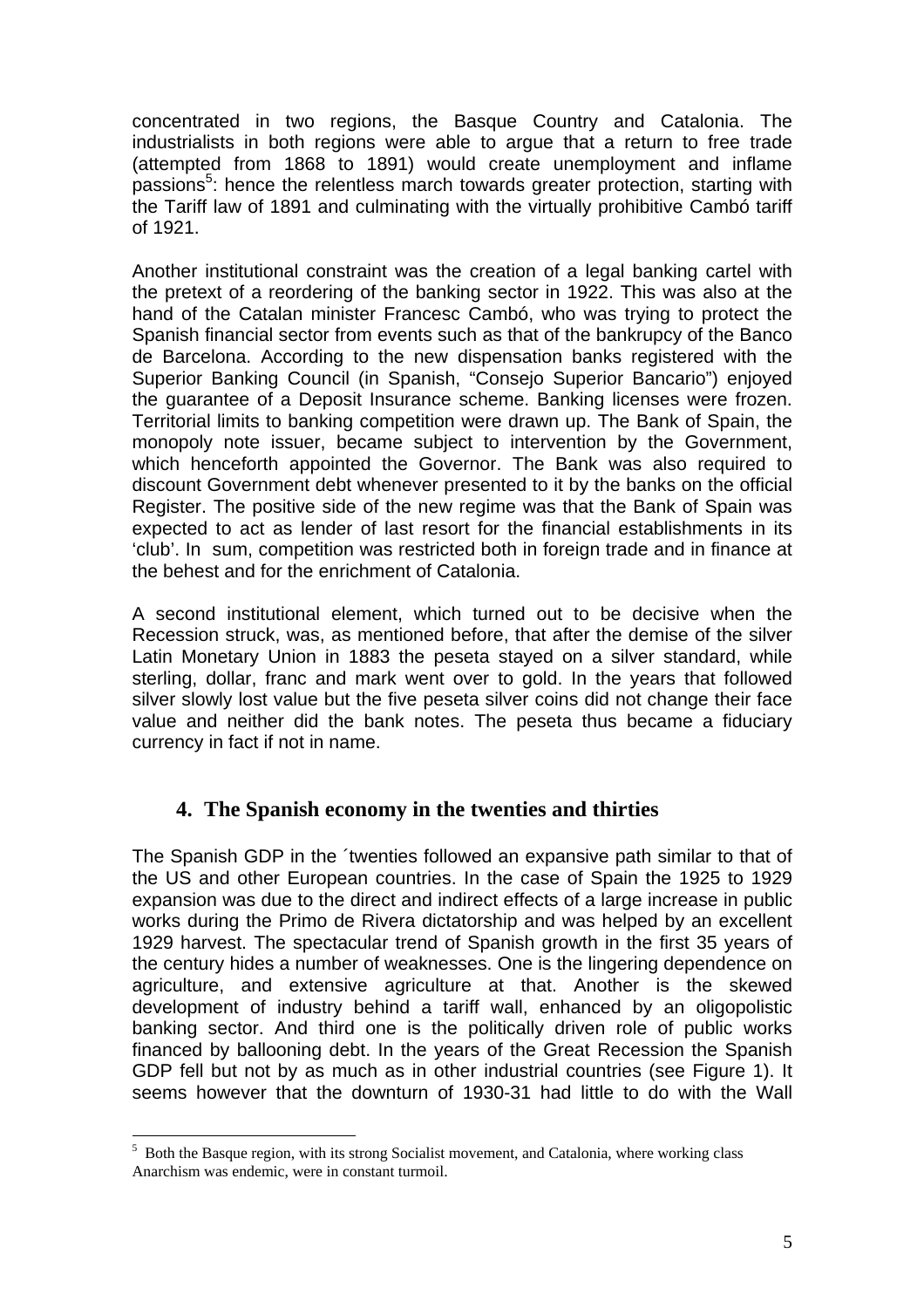Street crash and the World depression. It was rather due, first, to an attempt to rebalance the Budget after the profligate Governments of General Primo de Rivera; and secondly to the financial panic caused by the fall of the Monarchy. The rest of the series reflects the bumper 1932 and 1934 harvests and the pickup in public works in 1932-34: there was however no strong recovery as in the US and the UK (or in Germany for other reasons). And in the middle of 1936, civil war started.

The GDP deviations from its long term trend (see Figure 3), clearly show the two crises of 1905 and 1917, and the unsustainable above-trend growth in the last three years of the expansionary fiscal policy under General Primo de Rivera. The 'output gap' reached a 7% above trend in 1929; it ended with a return to orthodox policies of the early thirties (see Table 1). Public investment had increased markedly and this policy resulted in an economy artificially driven by the over-expansion of industries associated with construction and public works (Figure 3).



**Figure 3: Spanish GDP (1900-35), deviations from trend**

*Source: GDP data from Prados (2003).*

## **Agriculture**

During the first thirty years of the  $20<sup>th</sup>$  century the productive structure of Spain had slowly evolved from that of a mainly agricultural country to one where industry progressively gained weight. A good or a bad harvest, however, still made a great deal of difference to national production; and domestic agricultural prices, modified by the ups and downs of food exports, told markedly on the economy.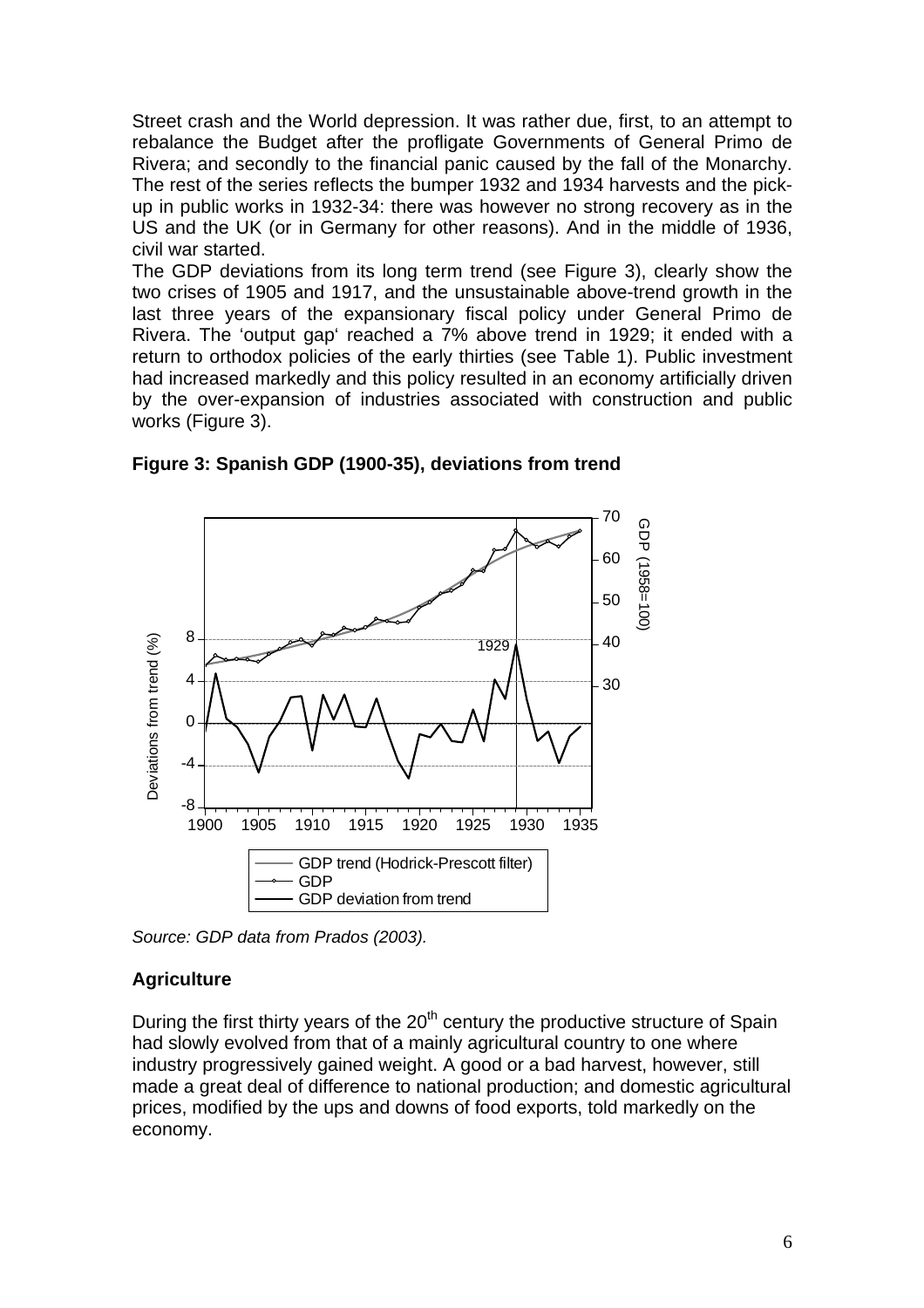| Table 1: Spain: Primary sector and the GDP |  |  |
|--------------------------------------------|--|--|
|--------------------------------------------|--|--|

|      |                                                            |                          |                                                    | (2) GDP                  |                                    |                                                    |
|------|------------------------------------------------------------|--------------------------|----------------------------------------------------|--------------------------|------------------------------------|----------------------------------------------------|
|      | (1)<br>Wheat<br><b>Harvest</b><br>(thousands<br>of tonnes) | Rate of<br>growth $(\%)$ | Value added<br>by primary<br>sector<br>(growth, %) | <b>GDP</b><br>(Total, %) | <b>GDP</b><br>(Index,<br>1958=100) | <b>GDP</b><br>(deviations<br>from H-P<br>trend, %) |
| 1920 | 3772                                                       | 7.22                     | 5.12                                               | 7.22                     | 48.75                              | $-1.00$                                            |
| 1921 | 3950                                                       | 4.71                     | $-1.96$                                            | 2.47                     | 49.95                              | $-1.32$                                            |
| 1922 | 3415                                                       | $-13.54$                 | 3.01                                               | 4.26                     | 52.08                              | $-0.03$                                            |
| 1923 | 4276                                                       | 25.21                    | $-6.27$                                            | 1.29                     | 52.76                              | $-1.67$                                            |
| 1924 | 3314                                                       | $-22.49$                 | $-0.1$                                             | 2.82                     | 54.25                              | $-1.80$                                            |
| 1925 | 4425                                                       | 33.52                    | 10.32                                              | 6.18                     | 57.61                              | 1.35                                               |
| 1926 | 3990                                                       | $-9.83$                  | $-9.1$                                             | $-0.37$                  | 57.39                              | $-1.71$                                            |
| 1927 | 3942                                                       | $-1.2$                   | 16.39                                              | 8.66                     | 62.37                              | 4.19                                               |
| 1928 | 3338                                                       | $-15.32$                 | $-13.87$                                           | 0.39                     | 62.61                              | 2.33                                               |
| 1929 | 4198                                                       | 25.76                    | 20.6                                               | 7.07                     | 67.04                              | 7.51                                               |
| 1930 | 3993                                                       | -4.88                    | $-13.58$                                           | $-3.35$                  | 64.78                              | 2.27                                               |
| 1931 | 3659                                                       | $-8.36$                  | 6.97                                               | $-2.54$                  | 63.14                              | $-1.67$                                            |
| 1932 | 5013                                                       | 37                       | 10.87                                              | 2.15                     | 64.50                              | $-0.74$                                            |
| 1933 | 3762                                                       | $-24.95$                 | $-10.57$                                           | $-1.95$                  | 63.24                              | $-3.76$                                            |
| 1934 | 5085                                                       | 35.16                    | 11.84                                              | 3.77                     | 65.62                              | $-1.20$                                            |
| 1935 | 4300                                                       | -15.43                   | $-0.89$                                            | 2.01                     | 66.94                              | $-0.29$                                            |
|      |                                                            |                          |                                                    |                          |                                    |                                                    |

*Source: (1) Data from GEHR (1991) as quoted by Barciela et al. (2005). (2) GDP calculations based on data from Prados (2003).*

Spain still had quite a significant primary sector in the nineteen twenties and thirties with large agricultural employment. In 1900 the people employed in agriculture and fisheries amounted to 63.3 % of the total working population; by 1930 that proportion had fallen to 45.5%. Mining, industry and construction, on the other hand, went from 16% to 26.5%. Services only grew 7 percentage points compared with the ten and a half percentage points of the secondary sector. As regards output, agriculture accounted for around 30% of the GDP in 1920 and 26% in 1929. Cereals (in particular wheat) and beans took up more than 75% of the total arable land. Agricultural growth rates, both positive and negative, were not governed by the macroeconomic situation nor even by foreign markets but by rainfall. Spain had enjoyed bumper wheat harvests in 1929 (a 25% growth on previous year) and in 1932 (a 37% increase on 1931 (see Table 1). In each case harvests reverted to trend.

#### **Increasing protectionism**

The 1921 'Cambó tariff' increased the isolation of the Spanish economy under the 1883 tariff. The effect of protection was to turn Spain into a relatively isolated economy, with low exposure to international trade (18% in 1929, nearly half of that of the rest of European countries in the twenties, see Figure 4). Hence, the driving elements of the Spanish economy in the twenties were: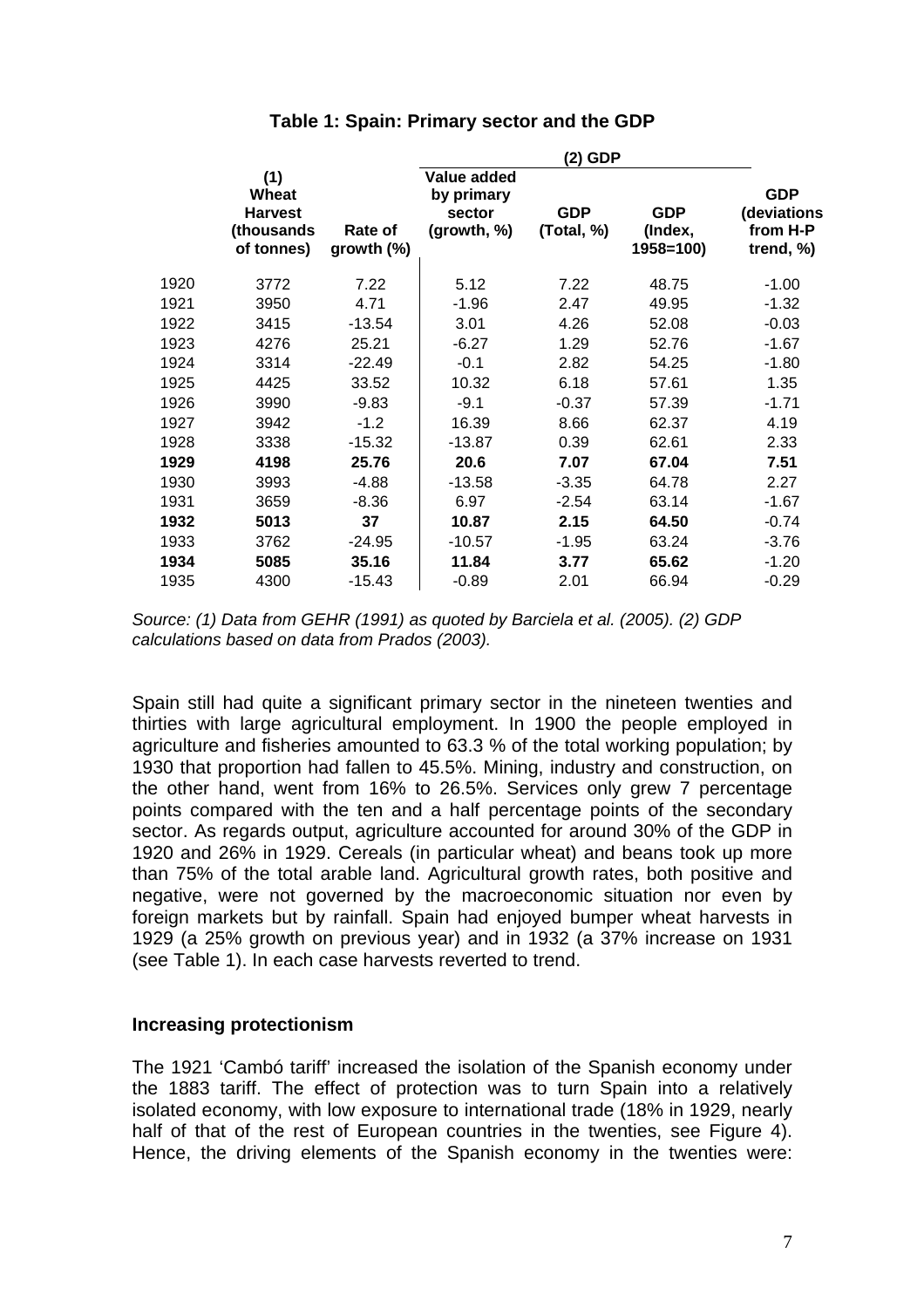domestic demand and, as regards output, the primary sector, public works with their inputs, and low value added industry, especially in textiles.



**Figure 4: Spain's degree of openness (Exports + Imports)/GDP** 

*Source: Data for Spain and Europe (average of Germany, France and Italy) from Tena (1992), as quoted by Tena (2005, Appended CD, chart 8.3).* 

Also, ,as we have noted, the peseta was tied to silver and floated mostly downwards in a gold standard world. Its depreciation from the mid-twenties onwards (which continued in the early thirties), reduced the effects of world trade contraction on the export oriented sectors and made Spanish goods and services – at least in some degree – more competitive.

## **The banking oligopoly and its ties to big industry**

The banking sector was highly concentrated and strongly tied to heavy industry. (Tortella and Palafox, 1983). The so-called 'six large banks' (Banco Hispano Americano, Banco de Bilbao, Banco de Vizcaya, Banco Urquijo, Banco Central and Banco Español de Crédito) accounted for more than 40% of the total capital of the banking sector, and more than 50% of deposits. At the behest of Government these banks took a major interest in the larger industrial companies (mining, railways, iron and steel and electric power). Conversely, this conglomerate of big banks and industry, especially up to 1931, captured Government economic policy. These mutual links were particularly strong during the Primo de Rivera's dictatorship. In those years the Government set in train an ambitious public works plan, mostly concentrated on creating and improving basic infrastructures (roads, railways, and dams for hydroelectric power), with some positive effects on construction and related industrial sectors.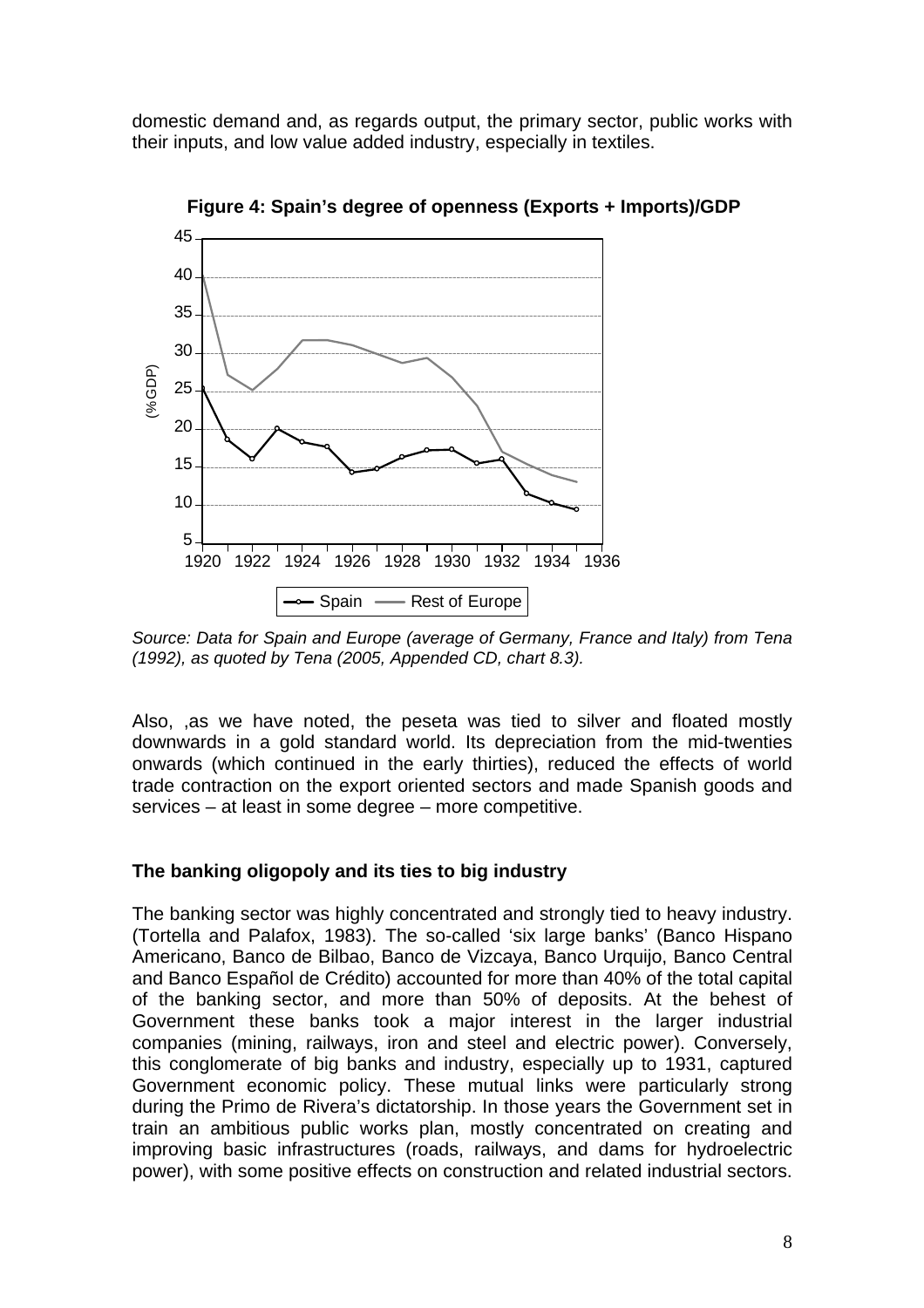This policy was financed with "extraordinary budgets" and their corresponding public debt, side by side with "ordinary budgets" financed with taxes. This active fiscal policy fostered domestic industrial expansion and hence domestic demand.



**Figure 5: Public investment vs. private** 

*Source: Data from Prados (2003). Shaded area corresponds to the Primo de Rivera Directorate.*

Thus, at the end of the Directorate in 1929 the amount of public investment had more than tripled that of 1923 (see Figure 5 above). In 1926 public investment was still under 10% of total investment in the economy: from 1927 to 1929 public investment on average almost reached a 20% of total investment. Even though private investment did not grow as fast as public investment, it also experienced an average 10% rate of growth in those six years. This was the consequence of a deliberate plan to foster domestic investment, though the public sector stimulus had a more moderate spill-over effect on the private sector. Doubts have been expressed about the true effect of public investment on the economy, since the size of the public sector was quite modest at that time (10% to 15% GDP). It is difficult to deny, however, that the expansionary fiscal policy of the late twenties had a direct effect on the economy and also led to an increase of private investment in industry and construction<sup>6</sup>. As shown on table 2, the exceptional increase in public works led to an expansion of metal goods industries (basic and transformed), transport goods, and construction inputs (quarries, bricks, cement and glass), especially after 1927.

 $\overline{a}$  $6$  Keynes (1936), ch. X, 3, on foreign trade and the multiplier.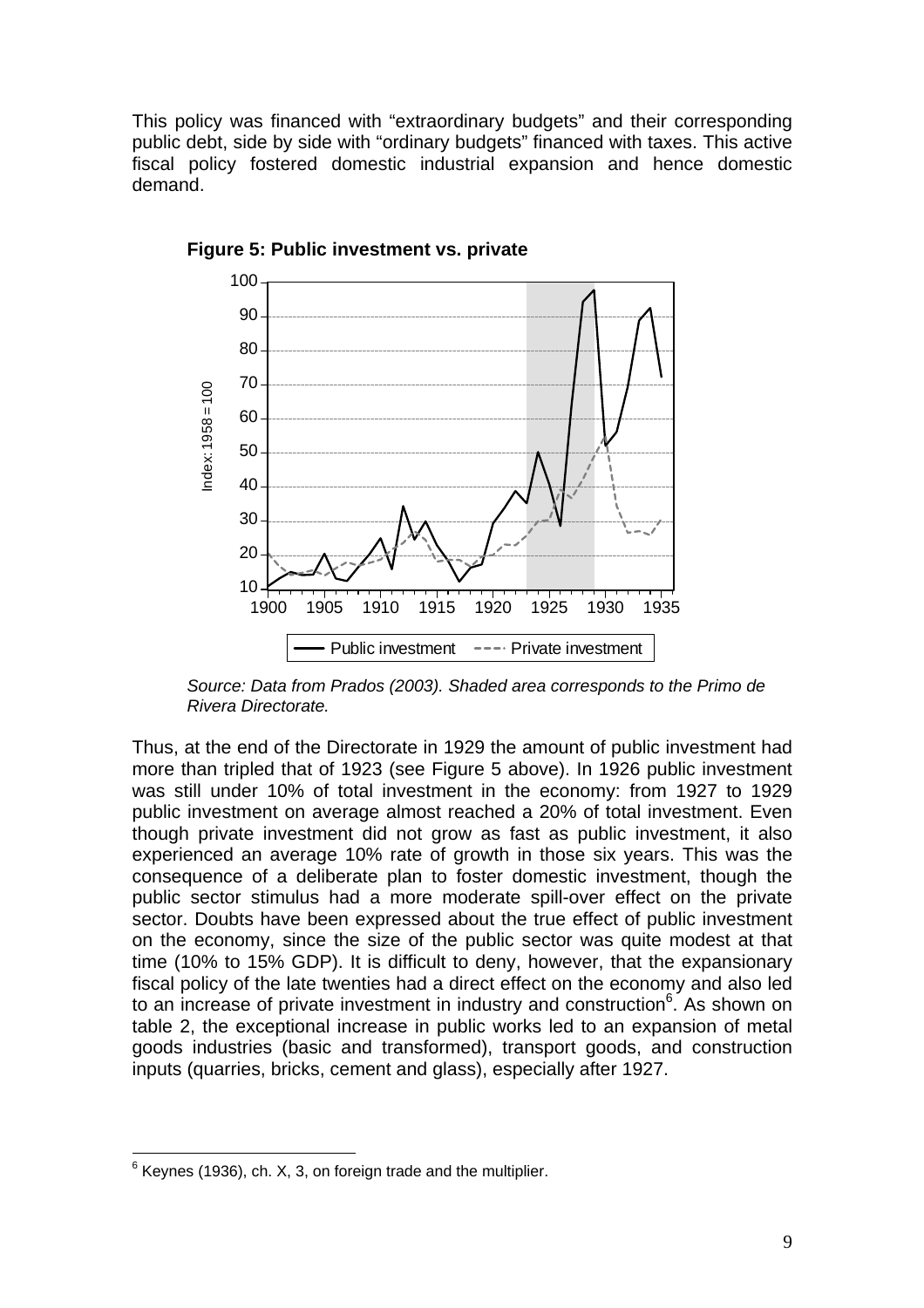|      | Quarries,<br>bricks,<br>cement &<br>glass | Annual<br>rate of<br>growth $(\%)$ | <b>Basic</b><br>metal | Annual<br>rate of<br>growth $(\%)$ | <b>Metal</b><br>industries | Annual<br>rate of<br>growth $(\%)$ | <b>Transport</b><br>goods | Annual<br>rate of<br>growth (%) |
|------|-------------------------------------------|------------------------------------|-----------------------|------------------------------------|----------------------------|------------------------------------|---------------------------|---------------------------------|
| 1920 | 7.99                                      |                                    | 25.95                 |                                    | 15.00                      |                                    | 41.50                     |                                 |
| 1921 | 7.33                                      | $-8.30$                            | 32.27                 | 24.36                              | 18.96                      | 26.37                              | 43.81                     | 5.57                            |
| 1922 | 14.40                                     | 96.46                              | 25.09                 | $-22.24$                           | 16.77                      | $-11.56$                           | 46.57                     | 6.29                            |
| 1923 | 18.06                                     | 25.42                              | 42.50                 | 69.39                              | 26.42                      | 57.60                              | 25.77                     | $-44.65$                        |
| 1924 | 20.38                                     | 12.82                              | 44.34                 | 4.33                               | 27.40                      | 3.68                               | 42.39                     | 64.48                           |
| 1925 | 26.95                                     | 32.25                              | 49.89                 | 12.51                              | 31.44                      | 14.75                              | 38.46                     | $-9.28$                         |
| 1926 | 25.75                                     | $-4.44$                            | 50.60                 | 1.41                               | 32.00                      | 1.78                               | 75.04                     | 95.12                           |
| 1927 | 41.35                                     | 60.54                              | 57.65                 | 13.93                              | 36.09                      | 12.79                              | 105.32                    | 40.36                           |
| 1928 | 46.78                                     | 13.14                              | 58.33                 | 1.18                               | 38.76                      | 7.38                               | 89.07                     | $-15.43$                        |
| 1929 | 51.65                                     | 10.41                              | 68.60                 | 17.60                              | 43.69                      | 12.74                              | 96.45                     | 8.29                            |
| 1930 | 45.41                                     | $-12.07$                           | 61.18                 | $-10.81$                           | 40.03                      | $-8.38$                            | 52.22                     | -45.86                          |
| 1931 | 43.87                                     | $-3.41$                            | 48.42                 | $-20.85$                           | 31.94                      | $-20.22$                           | 38.01                     | $-27.21$                        |
| 1932 | 40.60                                     | $-7.45$                            | 38.08                 | $-21.37$                           | 26.03                      | $-18.50$                           | 14.66                     | $-61.42$                        |
| 1933 | 36.76                                     | $-9.46$                            | 37.63                 | $-1.17$                            | 26.51                      | 1.85                               | 11.40                     | $-22.25$                        |
| 1934 | 25.62                                     | $-30.29$                           | 40.91                 | 8.71                               | 29.73                      | 12.13                              | 9.60                      | $-15.79$                        |
| 1935 | 24.81                                     | $-3.16$                            | 37.94                 | $-7.26$                            | 32.00                      | 7.66                               | 9.40                      | $-2.07$                         |
|      |                                           | Source: Prados (2003).             |                       |                                    |                            |                                    |                           |                                 |

## **Table 2: Expansion of the industries connected with construction and public works**

The result, as shown in figure 6, was that manufacture and construction showed a sustained positive trend between 1923 and 1929 with a yearly average growth rate close to 5% for manufacture and to 6% for construction. In the next section we shall come back to what happened in 1930 and 1931. However, the consumption goods industry followed quite a different path from that of heavy industry and construction. The significant increase of public works from 1923 to 1929 mostly benefited heavy industry, much more than small and medium industries concentrated on the production of consumption goods, such as textiles, leather goods, and processed foods. (See Table 4, section 4, below).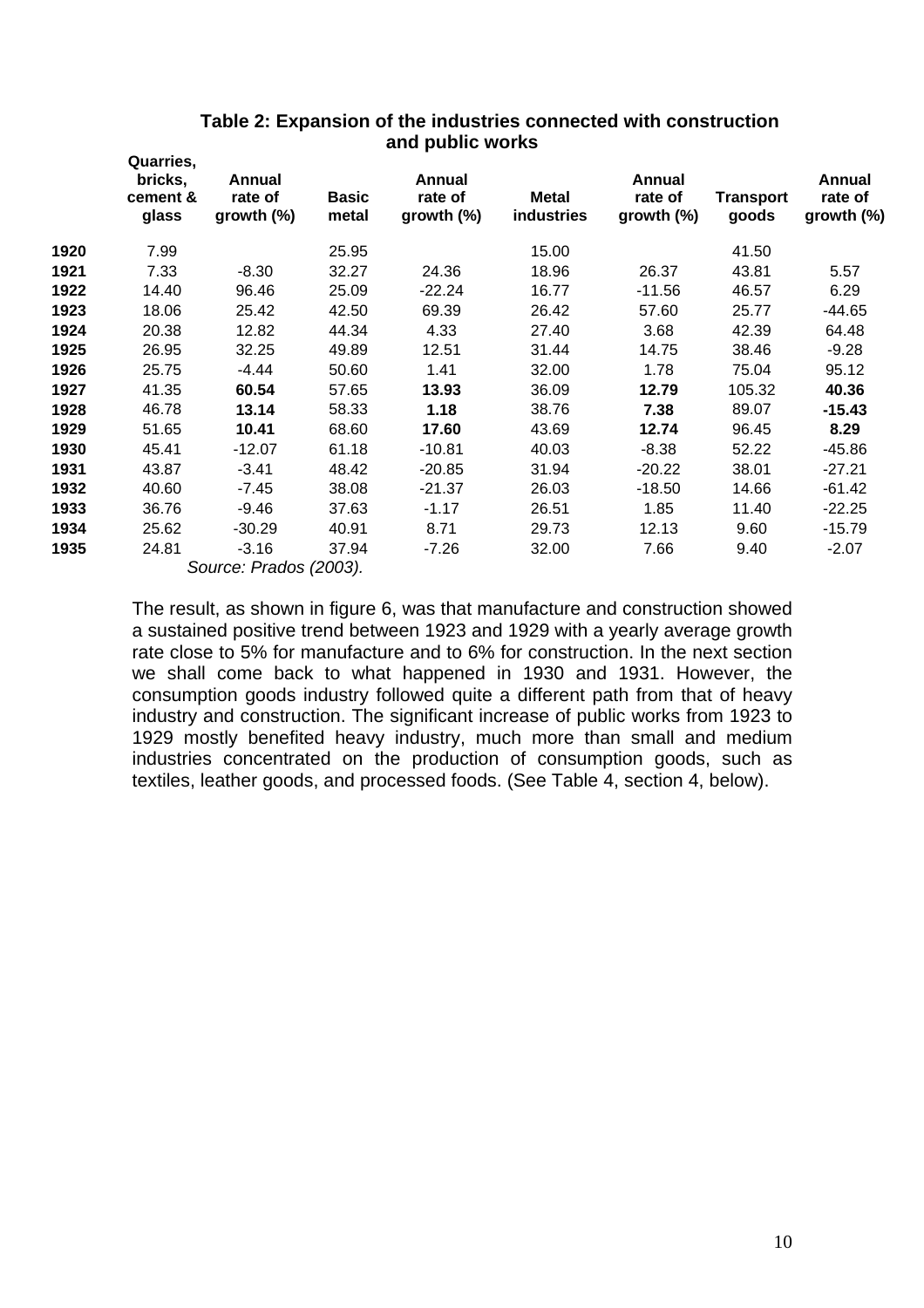

*Source: GDP estimates from Prados (2003).*

Clearly the highly protected and oligopolistic character of the industrial sector reduced the trickling down effect of public investment. However, the general opinion at that time was that the only way to promote sustainable growth was to protect and privilege national industry (Palafox, 1980 a). Keynes in his *General Theory* clearly saw that autarchy was a condition for State expenditure having its full effect on domestic activity and employment. Experience has shown, however, that this kind of policy is in the end not sustainable. Those extraordinary investment plans resulted in successive and substantial public deficits that imposed a heavy financial burden on the Government, as they had to be financed by a massive issue of public bonds. By 1930 the debt service had come to represent around 25% of total public expenditure. Retrenchment seemed inevitable and came in 1929 and 1930 with the fall of Primo de Rivera. This retrenchment may have contributed to the public unrest that helped bring the fall of the monarchy in 1931.

## **Exports and imports**

As to the balance of payments, Spain's neutrality during WWI boosted Spanish exports and the industries associated with them. This led to massive surpluses in the balance of trade during the war years and to a significant increase of international reserves of the Bank of Spain<sup>7</sup>. However, the underlying lack of competitiveness of the Spanish economy led to a trade deficit again to consecutive and considerable trade deficits from 1920 to 1935 (see Figure 7).

 $\overline{a}$ 7 Gold reserves in 1913 were close to 700 million pesetas: just after WWI they reached 2,500 million pesetas (1920).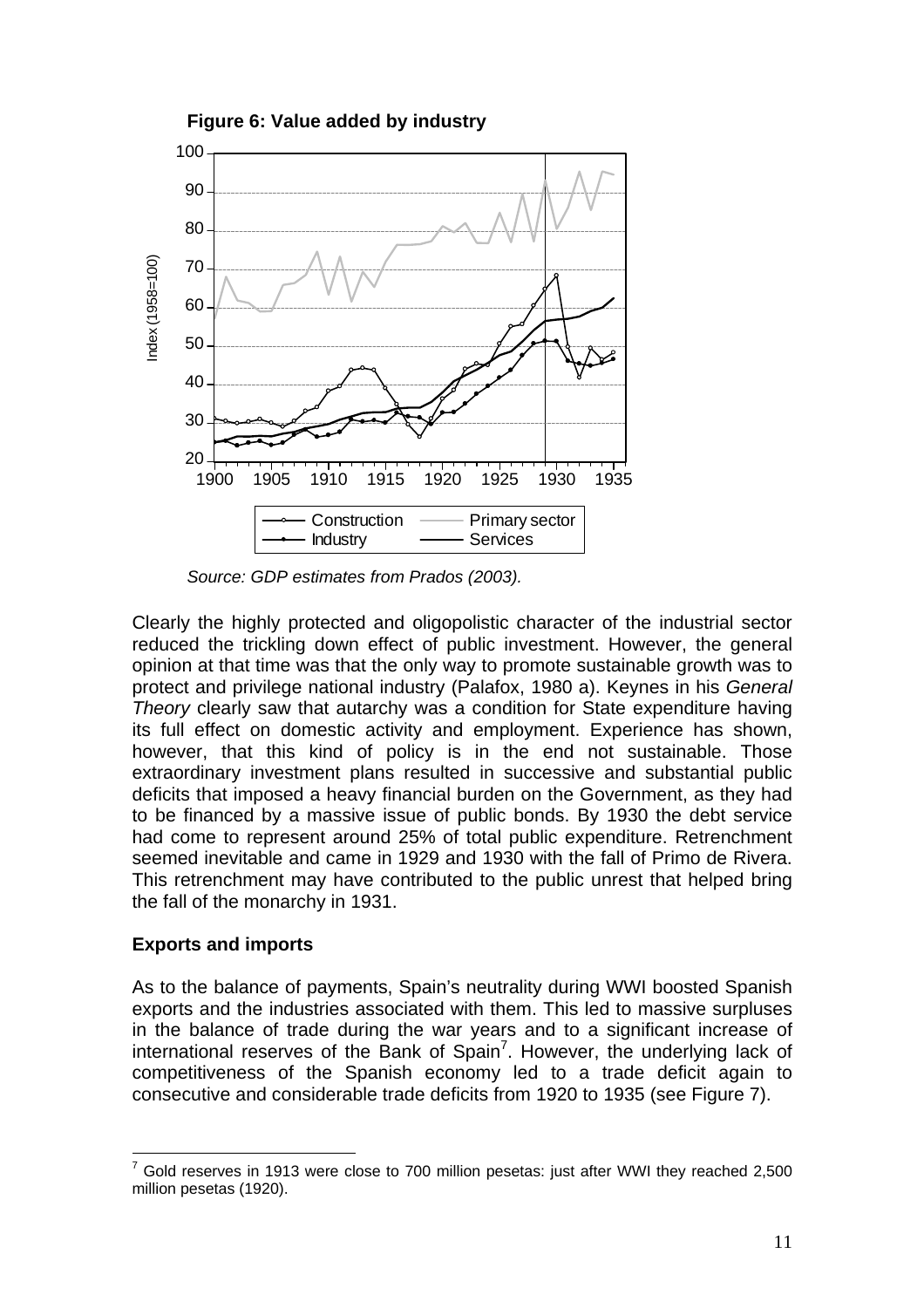From the end of the WWI to the proclamation of the II Republic in 1931, the silver peseta depreciated by more than 100% in relation to gold standard currencies, with the only exception of 1925 and 1926 (see Figure 7). The very active expansionary fiscal policy conducted must be one of the factors explaining that depreciation. Within a relatively closed and very rigid economy, where administered prices and price-setting oligopolies were still the norm, the fiscal and trade imbalances of the Spanish growth model of the twenties had to lead to a larger depreciation of the peseta than in a more flexible economy.<sup>8</sup>

### **Monetary developments in the twenties: a conservative Bank of Spain**

The role of the *Banco de España* as the Government banker was reinforced by the 1922 Cambó banking law. The Bank was obliged d to discount any amount of Treasury bonds presented by establishment banks and thus, indirectly to finance the Treasury. Hence from 1921 on, the Bank of Spain started to provide regular funds to registered banks with public bonds as collateral. Crucially, those banks, as long as they had bonds in their portfolios, could borrow unlimited amounts from the Bank of Spain. This new financial facility provided the banks a parallel channel to borrow at a lower rate than at the discount window (see Tortella and Palafox, 1983). Given that registered banks and industrial and construction companies were highly concentrated and interconnected, the new financial facility allowed the Government to favour large corporations by injecting bonds that the banks could easily discount and then invest in and lend to client corporations. Thus, the new financial regulations strengthened the links of an interventionist Government with large industry and big banks, and multiplied the effects of an active economic policy.

Since the law limited the amount of notes the Bank of Spain could issue at any given moment, periods of public profligacy were always followed by sharp corrections. The loose monetary and fiscal policy brought about by special circumstances were soon reined back. So the Spanish-American War was followed by the 1902-3 stabilisation of minister Villaverde; WWI inflation of neutral Spain was checked by the 1921 recession; and the deficits of dictator Primo de Rivera by an orthodox effort to balance the budget. The result was that despite a *de facto* fiduciary currency inflation never got totally out of hand.

### **The reaction function of the Bank of Spain**

 $\overline{a}$ 

The financial policy of the Government reinforced its traditional links with the Bank of Spain and the credit needs of the Government in the end had an effect on money supply. This is confirmed by regressing money supply growth on changes in Government borrowing from the Bank of Spain, on changes in the volume of gold and silver reserves kept at the Bank of Spain, and changes on money supply growth in the previous years. With conventional regression analysis, we have identified the following determinants of money supply growth

<sup>&</sup>lt;sup>8</sup> Martín Aceña's (1984) goes a little too far when he says that the economic growth of the late ´twenties was the result of an unanticipated monetary expansion due to the quick depreciation of the currency, rather than the result of the fiscal policy of the Government (see page 173).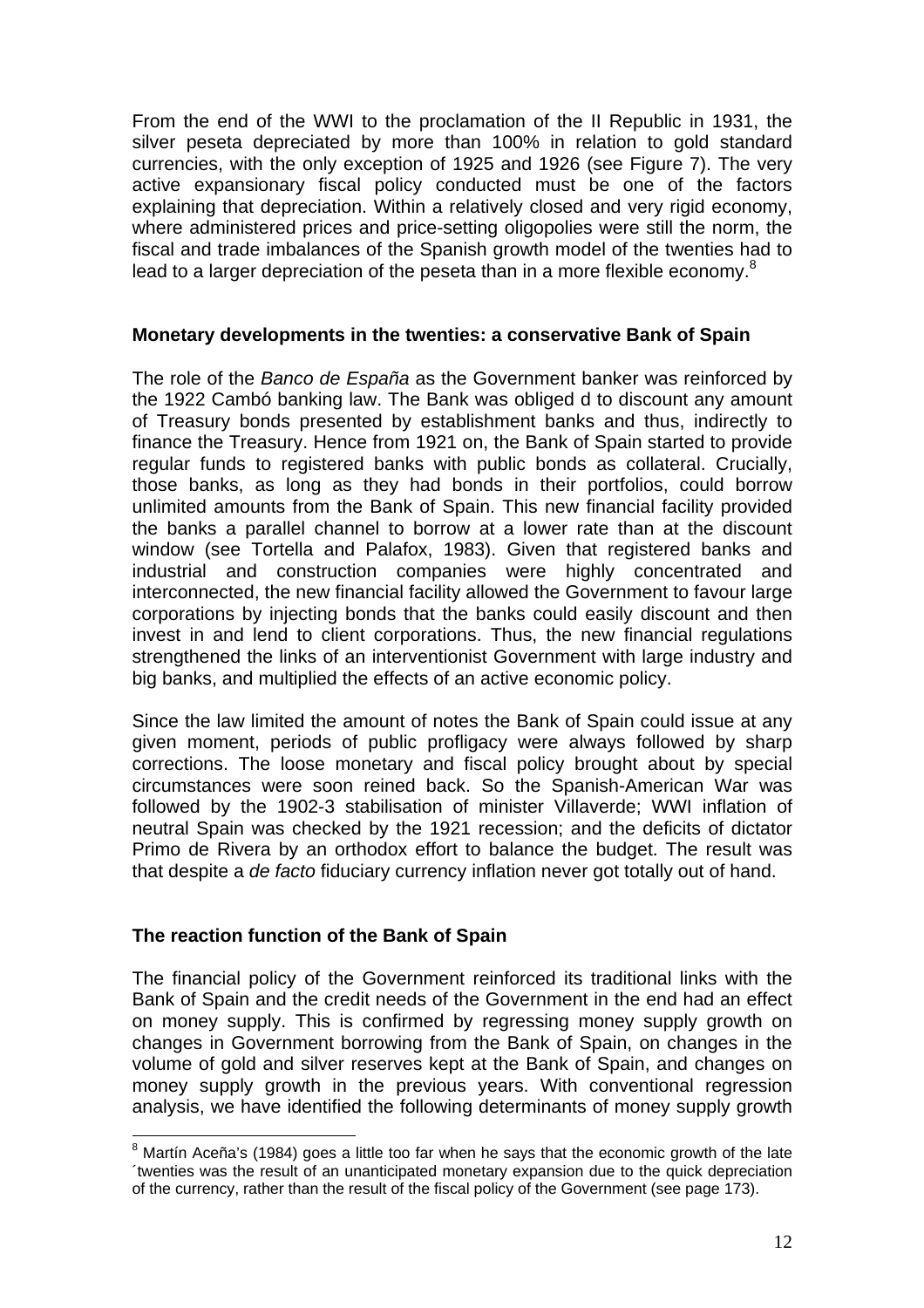from 1920 to 1935: (1) the inertia component revealed by the correlation of money supply growth with that of the previous year; (2) changes in Government borrowing; and (3) changes in Bank of Spain reserves. All three are statistically significant (see Tables 3 and 4, annex). Regarding demand for credit by the Treasury, an increase in Bank of Spain loans to the Government is followed by an increase in money supply, though less than proportional.  $9$  As to variations in reserves, the weight of the coefficient reveals its major importance as a determinant of money growth. As a result, we have identified the following reaction function for the Bank of Spain from 1920 to 1935:

Money Supply (t) – Money Supply (t-1) = 0.47 [Money Supply (t-1) – Money Supply  $(t-2)$ ] + 0.10 [Public Borrowing  $(t)$  – Public Borrowing  $(t-1)$ ] + 0.46 [Reserves (t) – Reserves (t-1)]

(eq. 1)



#### **Figure 7. Registered vs. fitted money supply growth**

*Source: Money supply data from Aceña and Pons (2005). Notes: All variables in first differences of the logarithm (see table 3, Annex). Dark shaded area corresponds to the years (1928-1930) of excessive money growth in relation to the prescription of our estimated rule. And light shaded years (1923-26) correspond to a lesser money growth in relation to its prescriptions.* 

As shown in Figure 10, with the exception of the WWI years, money supply grew only modestly, and remained quite stable up to 1926 (and even below real

 $\overline{a}$ 

<sup>&</sup>lt;sup>9</sup> Government borrowing from the Bank of Spain shows a positive but lower than 1 elasticity. Also, according to our results, a 1% increase of the reserves would be followed by a 0.5% money growth. These results should be interpreted with caution as the residual term might entail a systematic component not included in the estimated equation (see Table 3, Annex); which would imply the need to incorporate other variables in further research that could be useful to explain money growth. Our estimation is confirmed by running a standard *Granger causality test* (see Table 4, Annex), which shows that State borrowing from the Bank of Spain is a useful variable to explain money growth and not vice versa.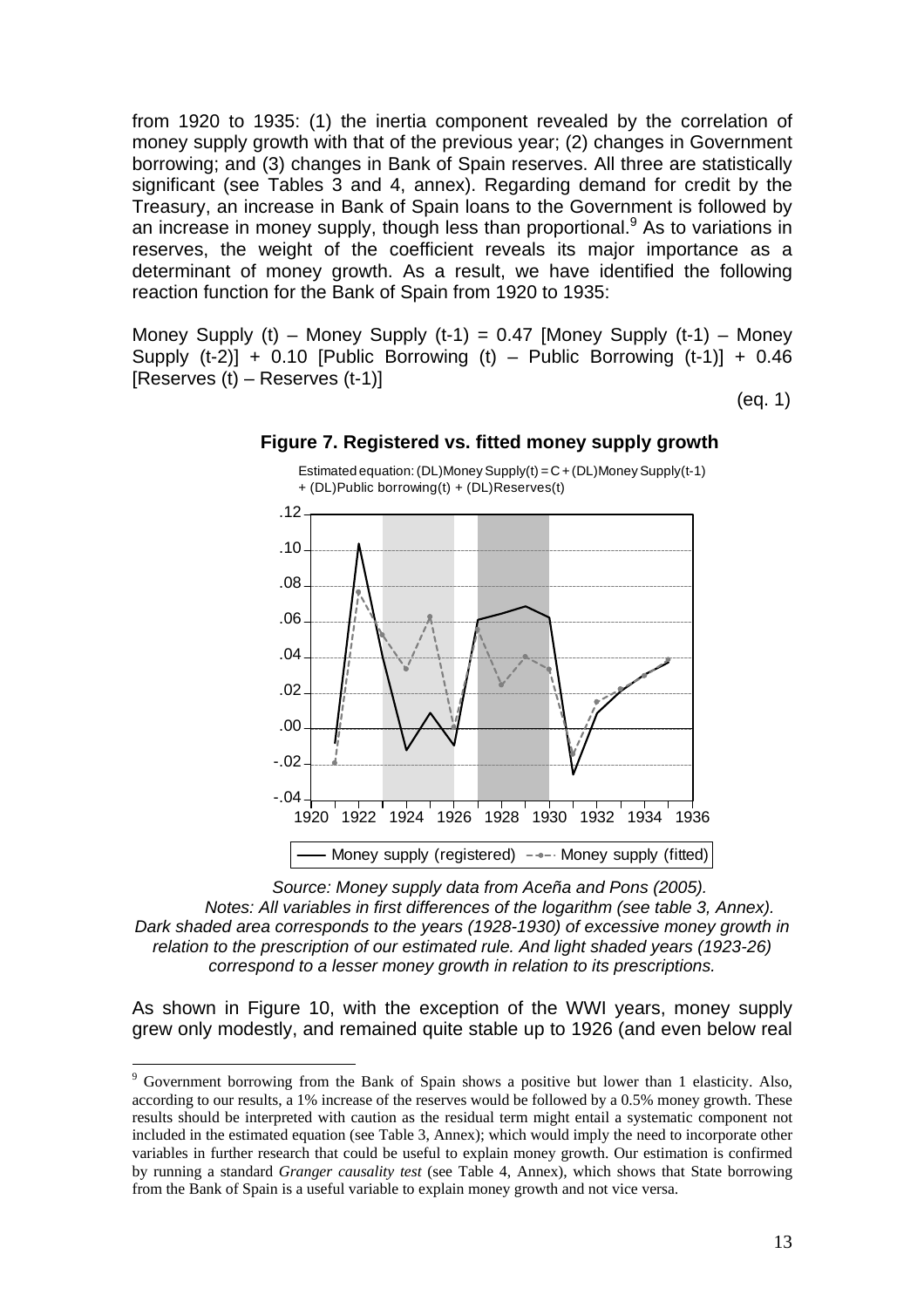GDP growth in 1925 and 1926). However, from 1928 to 1930 money supply grew above real GDP. This, combined with the considerable depreciation of the peseta in the same period, resulted in a more expansionary monetary policy than before (see Figure 7 above): the effectiveness of the fiscal stimulus increased but the policy in the end proved unsustainable in a weak and artificially protected economy.





*Source: Pta/Sterling Exchange rate data from Fernández Baños (1930) as quoted by Tena (2005) and Spain's trade balance data from Tena (2005).*

It may be surprising that the depreciation of the peseta did not fuel inflation. True, the massive inflow of reserves in the WWI years led to a large and temporary money supply growth, which resulted in two digit inflation from 1915 to 1918 (see Figure 9). But after the end of the war monetary policy went back to aiming at stability<sup>10</sup>: and between 1920 and 1935 money base and broad money supply grew at moderate annual rates (on average, 2% and 3.8%, respectively). Rather than inflation, what the depreciation of the currency did do was to keep the price level steady when other countries saw prices tumble into deflation.

In sum, even though open to accommodating the financial needs of the Treasury, the Bank of Spain conducted monetary policy on sound financial principles. It is as if it was obeying a *sustainable monetary rule*, since money growth was made to offset any changes in the reserves kept at the Bank. Given a variable exchange rate, this policy resulted in price stability on average, as mild inflations were offset by subsequent deflations. In fact, the GDP deflator

 $\overline{a}$ 

<sup>&</sup>lt;sup>10</sup> As Martín Aceña's (1984) says, the Bank of Spain, with the aim of stabilising the currency, ran a deflationist policy in 1920 and 1921 similar to that conducted in other European countries.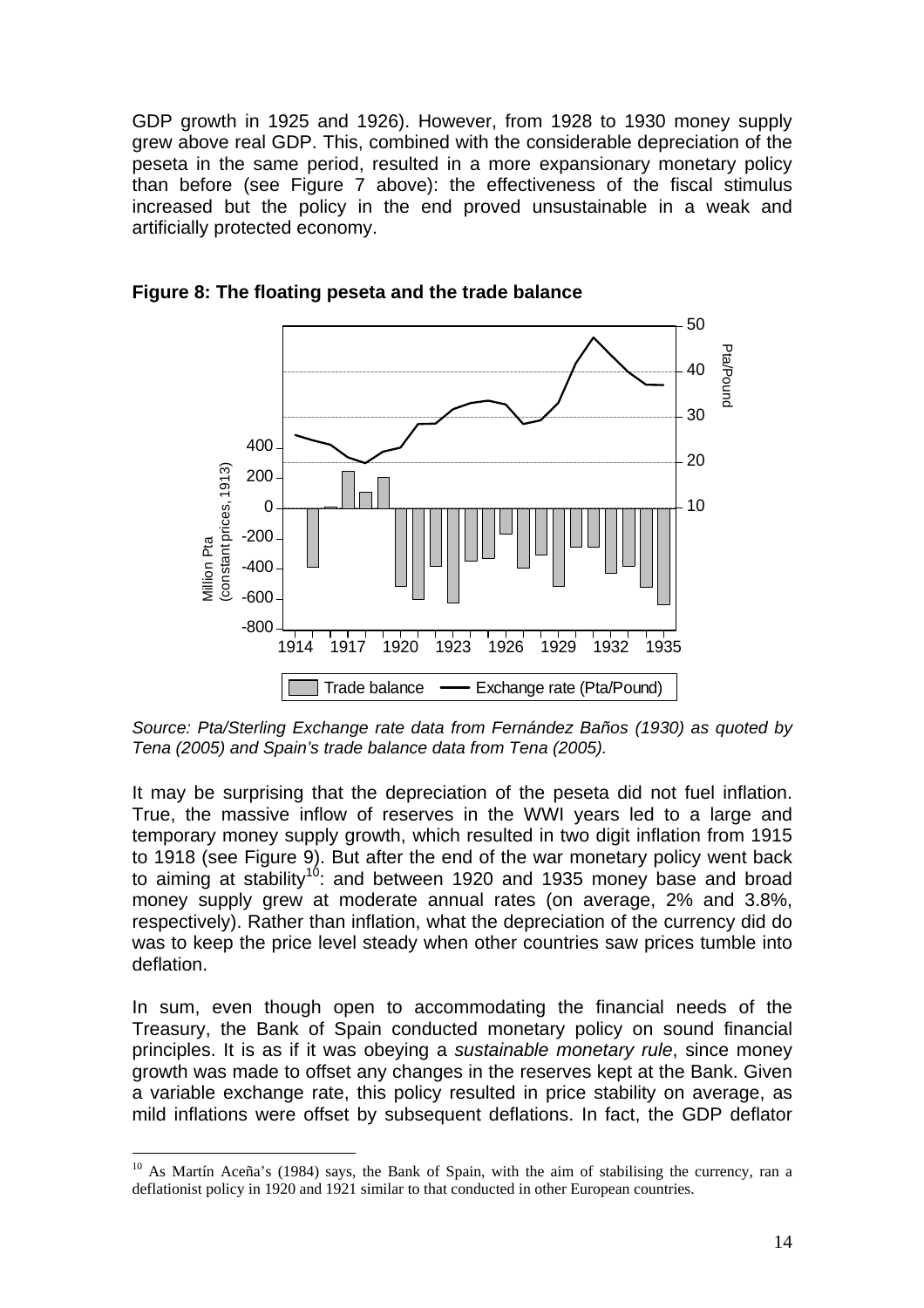index in 1922 was almost at the same level as in 1935, which shows a contained domestic inflation trend during this period.



#### **Figure 9: Prices and Inflation**

*Source: Deflator estimation from Prados (2003).* 

**Figure 10: Broad money growth and real GDP growth** 



*Source: Money supply data from Aceña and Pons (2005). And GDP growth calculations based on Prados (2003) estimation of Spanish GDP.*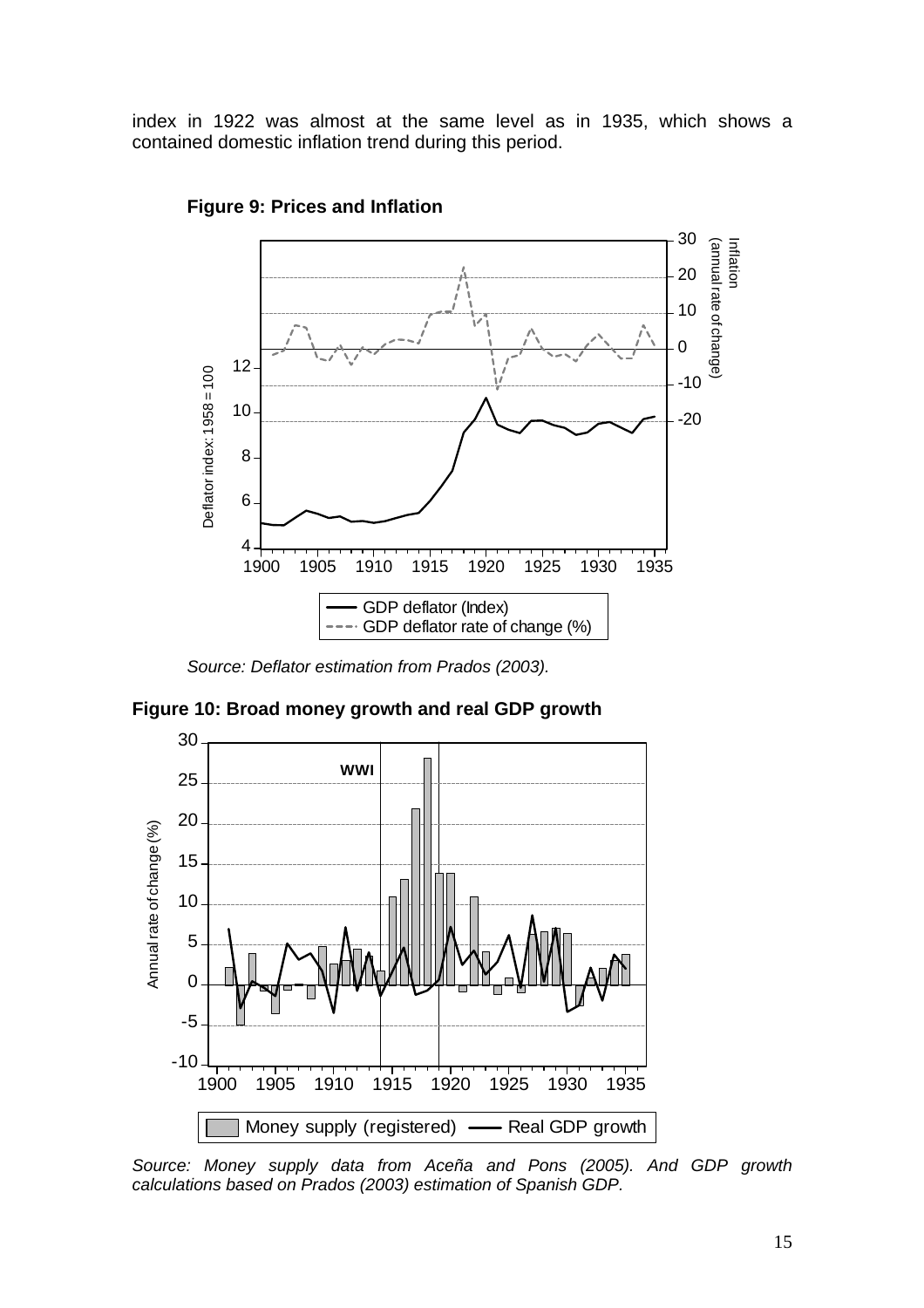As for the financial sector, while the number of commercial banks increased in the ´twenties there was only one large bankruptcy in 1920 (Banco de Barcelona) and another one in 1931 (Banco de Cataluña). This is in sharp contrast with the large number of bank failures in the US and in other European countries. In terms of capital, credits or deposits, the operations of the commercial banks expanded significantly: from 1920 to 1930 bank balance sheets nearly doubled. The positive evolution of the Madrid's stock index also confirms this upward pattern in the financial markets (see Figure 10). The return on equity in the banking sector, however, was unspectacular except during WWI. As to the Stock Exchange, there was a sharp fall in 1929-31, much of it, we surmise, due to domestic causes. In any case, a 50% fall from peak to trough was much smaller than that in the US and the recovery soon came.



**Figure 11: The financial sector**

*Source: Return on equity data from Tafunell (2000) as quoted by Tafunell (2005). Madrid's Index data from Hoyo (2001) as quoted by Tafunell (2005).* 

#### **The Bank of Spain, a successful lender of last resort**

The fall of Primo de Rivera in January 1930 and the end of the expansionary fiscal policy associated with his Governments created uncertainty in the large industrial and banking sectors. In fact, economic policy changed drastically in 1930 and Argüelles, the new Treasury Secretary, conducted a deliberately restrictive fiscal policy to cut public spending and stopped the growth of the Budget deficit and the debt. One of the main policy tasks the last Cabinets of the Monarchy set themselves was the stabilisation of the parity of the peseta in relation to gold standard currencies: a new economic program involving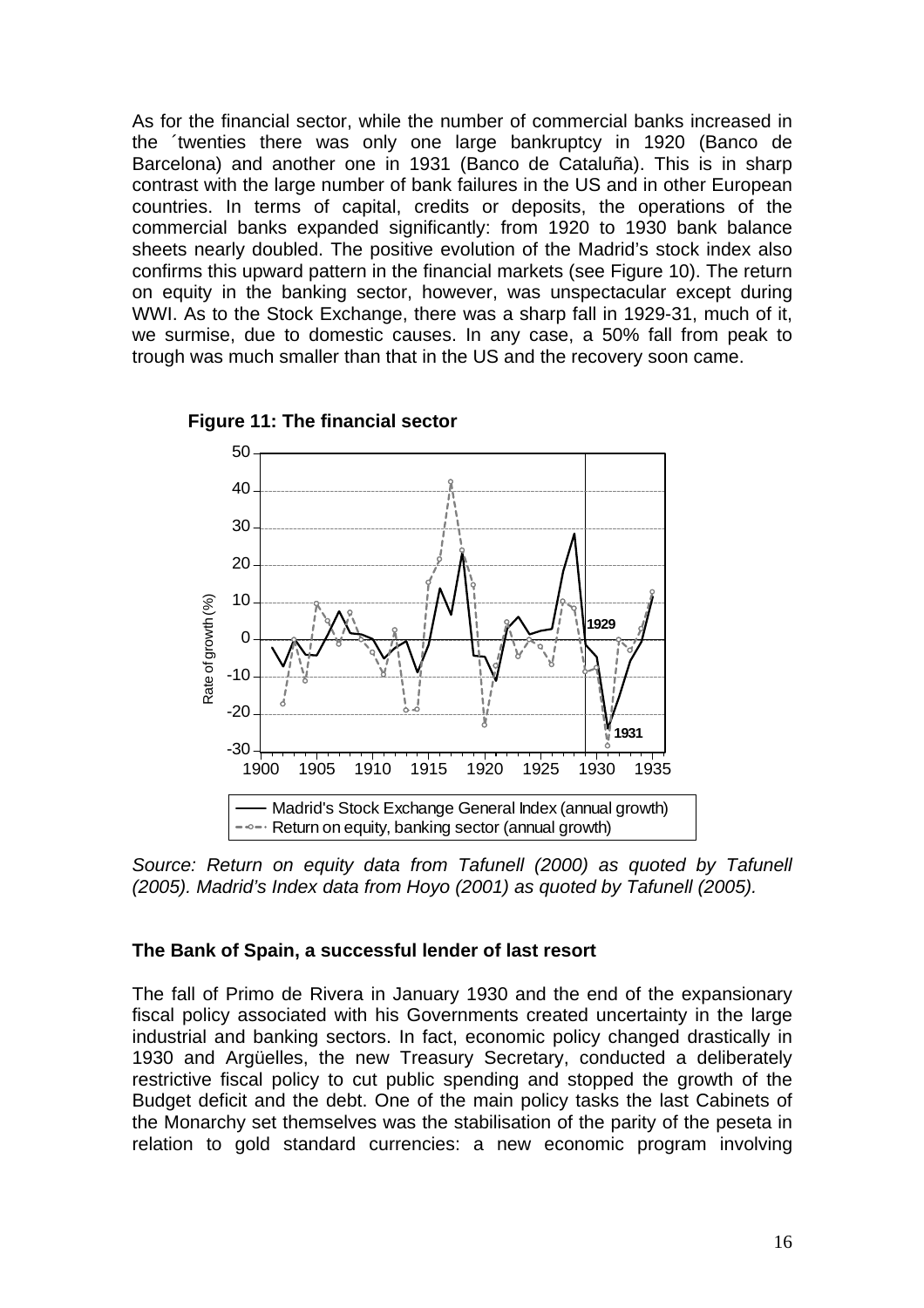significant public spending cuts<sup>11</sup>. Interest rates also increased (see Table 2, Annex).<sup>12</sup> This policy change was so abrupt that the resulting massive suspension of public investment led in 1930 to the first budget surplus in almost 30 years. The negative effects of that sudden fiscal contraction were immediately evident, especially in the construction sector, which had relied on the expansionary Government plans in the previous decade (see the sudden fall in the activity of those industries associated with construction and public works in Table 2). As shown in Figure 6 above, value added indices in this sector fell sharply for the first time in a decade, and so did profits. This more orthodox policy also threatened the traditional coalition of interests between businessmen and bankers.

When the II Republic unexpectedly arrived in April 1931 (as Palafox (1980 a, b) stresses) political uncertainty, coming on top of the Budget cut and the deepening international financial crisis, caused a further deterioration of business sentiment. A run on liquidity resulted: both current and saving accounts showed a significant reduction and capital fled abroad. The amounts withdrawn from bank accounts in 1931 amounted to 20% of current accounts and 14% of longer term accounts. Moreover, these were not mere short run reactions, as the amount of capital placed in saving and current accounts did not return to their 1930 level until 1934 and 1935 respectively. Money supply contracted by -2.5% in 1931. A fall in the Spanish general price level ensued, resulting in a - 2.5% deflation over the following two years. Due to the significant reduction in their deposits, commercial banks cut their investments (- 9%) and credits (- 29%) in 1931, with the expected negative effects on businesses.

However, this 'credit crunch' and the accompanying monetary restriction induced a deflation that cannot be attributed to deliberate Bank of Spain policy; quite the contrary. Far from conducting a deflationary policy, the Bank of Spain had been increasing the monetary base since 1927, reaching 10% growth in 1931, the very same year of the credit contraction (see Table 3).

|      | <b>Monetary</b><br>Base | Money<br><b>Supply</b> |
|------|-------------------------|------------------------|
| 1928 | 3.40                    | 6.68                   |
| 1929 | 1.72                    | 7.13                   |
| 1930 | 2.84                    | 6.45                   |
| 1931 | 10.47                   | $-2.53$                |
| 1932 | $-4.30$                 | 0.88                   |
| 1933 | $-0.65$                 | 2.15                   |
| 1934 | $-3.43$                 | 3.10                   |
| 1935 | 5.63                    | 3.80                   |

#### **Table 3: Monetary base and money supply % annual growth**

*Source: Data from Aceña and Pons (2005).* 

 $\overline{a}$ 

 $11$  According to Prados (2003), the Government cut public investment by 50% from 1929 to 1930.

<sup>&</sup>lt;sup>12</sup> Bank deposits continued their expansion and so did money supply along the same trend of the previous three years. (See Table 3 below and Martín Aceña (1984) for a more detailed explanation of this episode).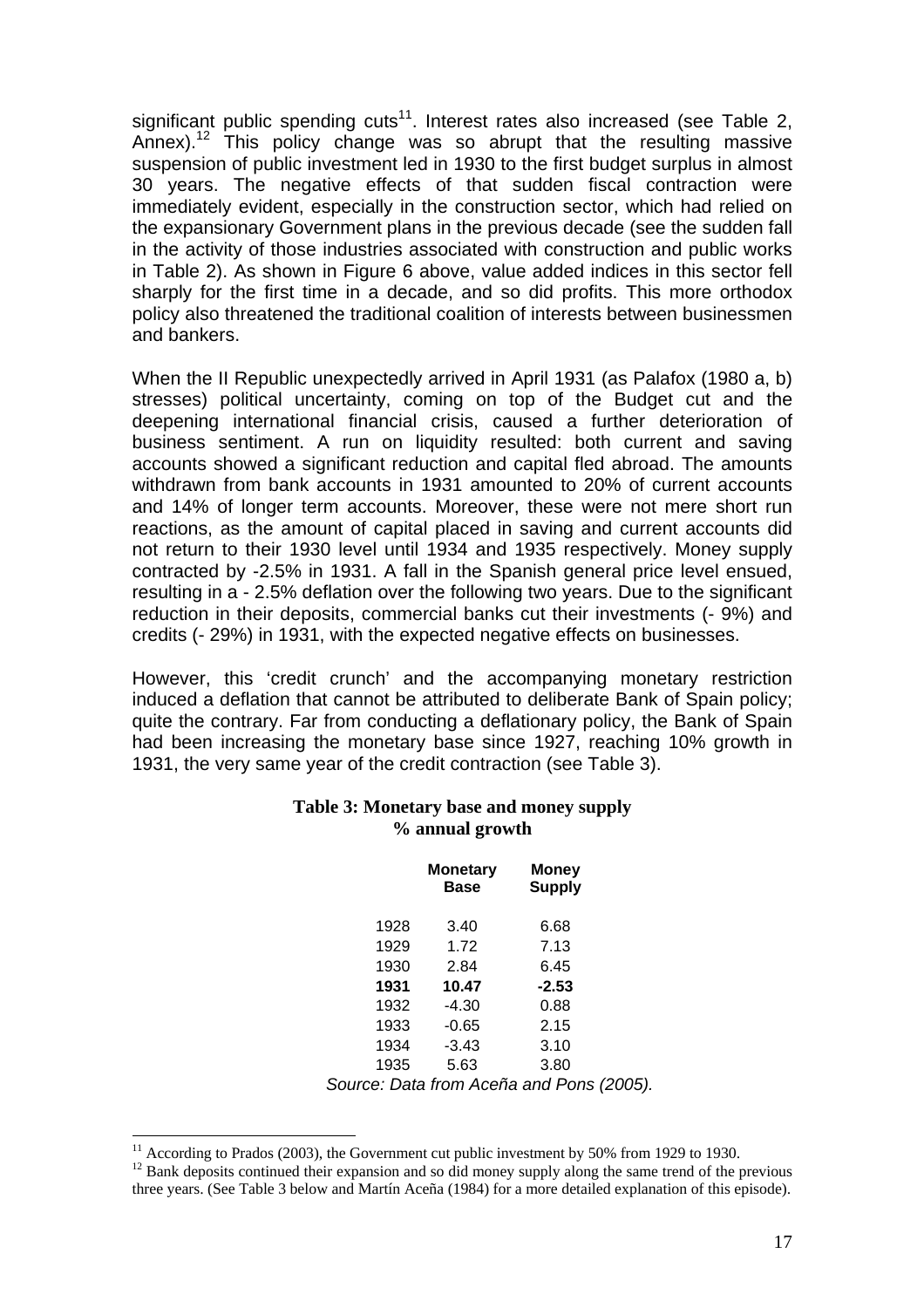Thus the Bank of Spain acted decisively as *lender of last resort* for the banks of its club by providing extraordinary funds to the members of the "Consejo Superior Bancario" – around 1.1 billion pesetas, (Martín Aceña, 1984). At the same time, the Government relaxed the Bank of Spain restriction to issue notes, which also helped increase the liquidity in the market. Accordingly, the higher level of interest rates in Spain in the late ´twenties, compared to those in the countries of reference (UK, US or France), should not be interpreted as the sign of a relatively more restrictive monetary policy: the interest rate spread can be explained by the risk premium associated with a non-gold standard currency as Spain had to finance successive public deficit abroad.

### **Carner's exchange rate policy: short but successful**

Monetary and fiscal policy in the first year of the II Republic did not tally with the avowed aim of stabilising the peseta proclaimed by the new Chancellor Indalecio Prieto. As Martín Aceña (1984) remarks, a strong peseta would have been attainable only if both monetary and fiscal policies had been restrictive. However, monetary policy was focused on alleviating bank illiquidity; and the Government ran a public deficit again in 1931. Thus unwittingly Spain was spared a financial crisis and a prolonged contraction.

After the resignation of the helpless Socialist Finance Minister Prieto, the new Treasury Secretary under Prime Minister Azaña, Jaume Carner (1867-1934) was the only politician of that period to abandon the ideal of returning the currency to the gold standard at the 1868 parity and consciously allow the peseta to float during the worst time of the Great Depression. During his very short term of office (December 1931 – February 1933), monetary, fiscal and exchange policy were for once aligned and properly designed to protect Spain from the contagion of world-wide depression. The Bank of Spain had come to the rescue of banks with liquidity injections and with an expanded circulation of banknotes. The discount rate was slightly reduced in 1932. The peseta was allowed to depreciate against the franc and the dollar, the gold standard currencies. Carner considered a freely floating currency as a lifeboat in the heavy seas of the international financial crisis. Indeed, by that time the United Kingdom had left the gold standard. Carner's policies clearly acted as a stimulus for the sluggish Spanish economy (see Tapia, 1998).

However, Spanish Governments soon reverted to exchange rate stabilisation: from 1933 to 1935 the parity of the peseta was briefly fixed to the French franc, still on the gold standard. This led to an appreciation of the peseta regarding the currencies that had left the gold-standard, mainly the British pound and the US dollar (see Figure 7 above). However, new cuts in discount rates (a reduction of 100 basis points in two years), a money supply that either mirrored economic growth or rose above output (see Figure 9), and persistent public deficits soon offset the effects of the restrictive exchange rate policy.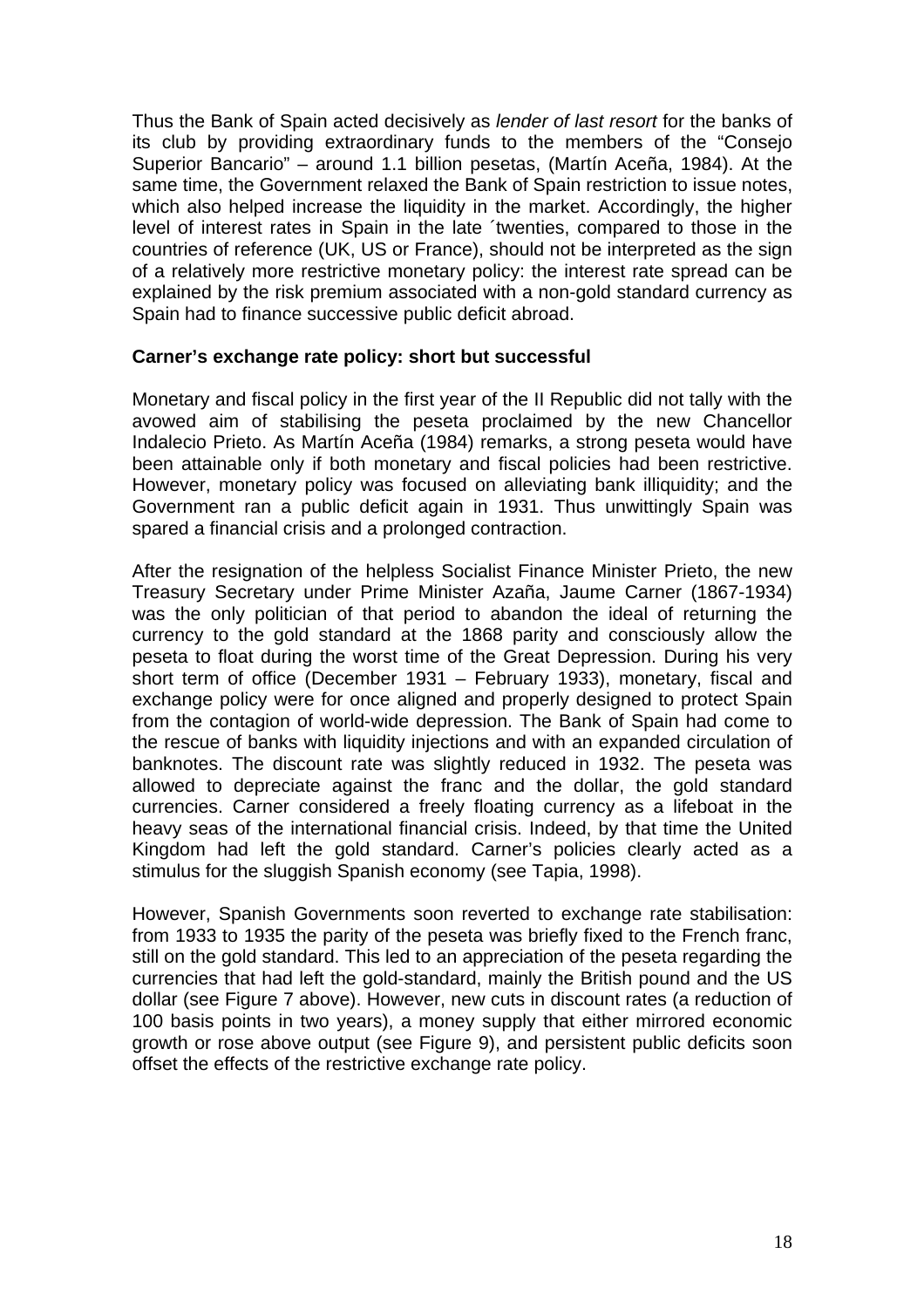### **4. The possible effects of world recession in Spain**

Figure 5 above indicates that the world crisis did not cause a deep recession in Spain. The primary sector marched on regardless. Construction did fall steeply but we have argued that this was mainly due to a cut in the public works programme. Services and industry soon recovered from the relatively slight contraction of 1931.

It may be interesting to analyse the evolution of the economy from the point of view of the return on equity in different sectors of the economy (Table 4). For the consumption goods sector the return on equity was impervious to the recession. In fact, as Palafox (1980 a) remarks, from 1931 to 1933 one of the defining policies of the new Republic was a general rise in wages, which must have had a positive impact on consumption. Using data from Maluquer and Llonc (2005), this deliberate income policy resulted in a 15% increase in real wages in the primary sector between 1930 and 1933. By contrast, producers of capital goods suffered a sharp fall in profitability in the early thirties. Banking fared better though its performance was lacklustre, may be due to the noted retraction of investment linked with the change of political regime. In any case there seems to be no evidence of a general contraction in the business sector in the years of the Great Depression.

|      | <b>Average across Consumption</b><br>sectors | goods | <b>Capital</b><br>goods | <b>Banks</b> |  |
|------|----------------------------------------------|-------|-------------------------|--------------|--|
| 1920 | 11.6                                         | 15.2  | 7.8                     | 11.4         |  |
| 1921 | 9.5                                          | 11.1  | 8.6                     | 10.6         |  |
| 1922 | 9.8                                          | 12.5  | 8.3                     | 11.1         |  |
| 1923 | 9.7                                          | 12.7  | 6.4                     | 10.6         |  |
| 1924 | 10.4                                         | 15.5  | 6.9                     | 10.6         |  |
| 1925 | 9.8                                          | 10.6  | 7.0                     | 10.4         |  |
| 1926 | 9.9                                          | 9.0   | 8.2                     | 9.7          |  |
| 1927 | 9.0                                          | 9.3   | 9.9                     | 10.7         |  |
| 1928 | 9.9                                          | 10.2  | 10.6                    | 11.6         |  |
| 1929 | 10.4                                         | 10.6  | 9.4                     | 10.6         |  |
| 1930 | 9.4                                          | 11.1  | 9.4                     | 9.8          |  |
| 1931 | 7.0                                          | 11.0  | 5.5                     | 7.0          |  |
| 1932 | 6.6                                          | 8.9   | 2.6                     | 7.0          |  |
| 1933 | 5.9                                          | 8.6   | $-0.7$                  | 6.8          |  |
| 1934 | 6.0                                          | 8.9   | $-0.9$                  | 7.0          |  |
| 1935 | 6.0                                          | 13.3  | 5.1                     | 7.9          |  |

### **Table 4: Industry and banks. Return on Equity Ratio (ROE)**

*Source: Return on equity data from Tafunell (2000) as quoted by Tafunell (2005).*

There are no figures at all for unemployment before 1933 and not very reliable ones thereafter. Employment in the construction sector must have suffered a notable deterioration after the commented drastic economic policy change in 1930, but not the country generally. Even though unemployment increased from 1933 to 1936, as shown in Table 5, it did not do so on the catastrophic scale of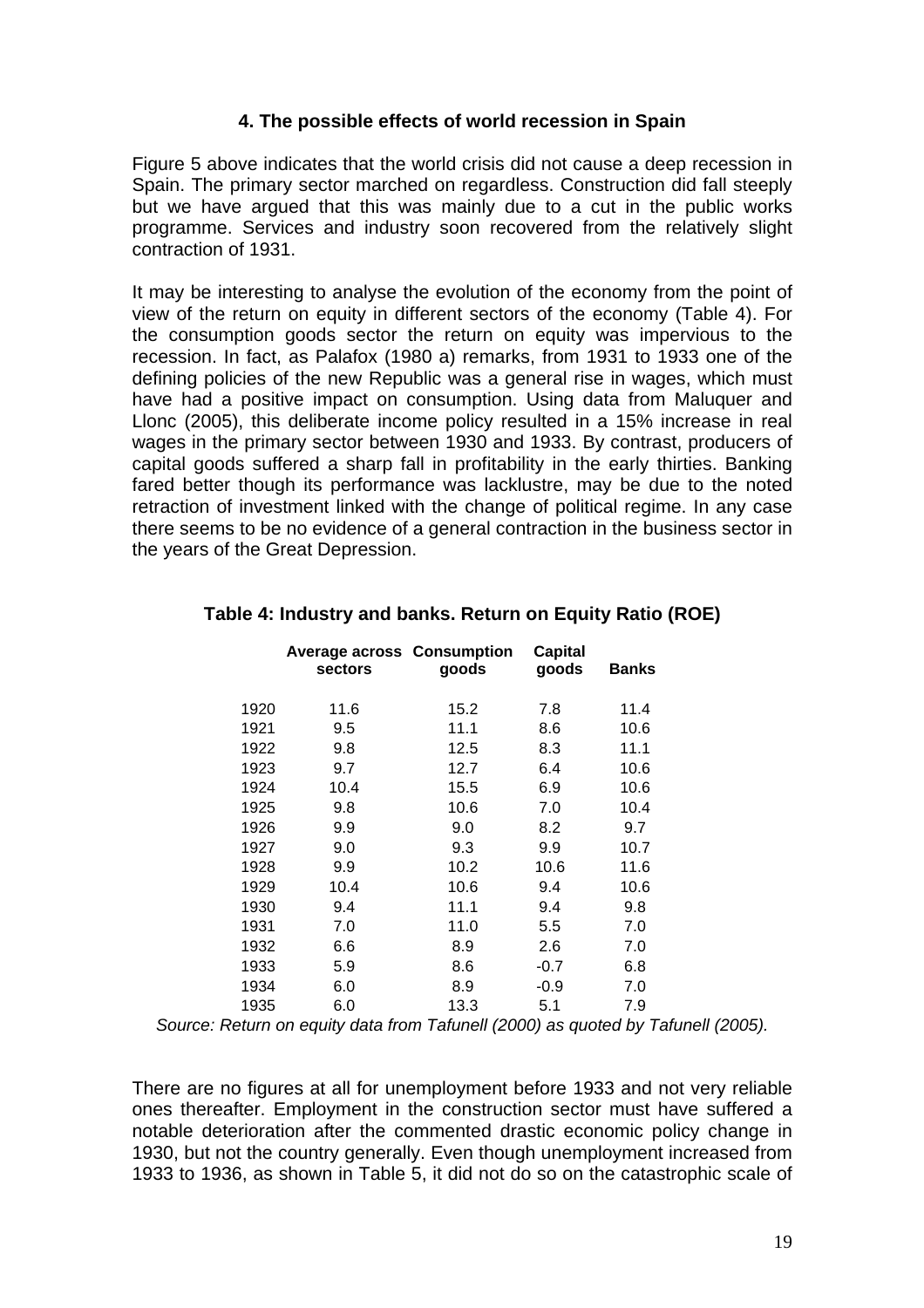Britain, Germany or the United States. The difficulty to find work did increase as the months went by after the proclamation of the Republic and one must not forget that the labour market was disrupted by one or more Anarchist uprising per year, repeated strikes organised by the Socialist Union, and even a botched attempt at full scale revolution in 1934.

|      | <b>United</b><br>Kingdom | Germany | US    | Spain        |
|------|--------------------------|---------|-------|--------------|
| 1927 | 6.8                      | 8.8     | 4.1   |              |
| 1928 | 7.5                      | 8.4     | 4.4   |              |
| 1929 | 7.3                      | 13.1    | 3.2   | ۰            |
| 1930 | 11.2                     | 15.3    | 8.7   | ۰            |
| 1931 | 15.1                     | 23.3    | 15.8  |              |
| 1932 | 15.6                     | 30.1    | 23.6  | $5.15$ $(*)$ |
| 1933 | 14.1                     | 26.3    | 24.9  | 7.14         |
| 1934 | 11.9                     | 14.9    | 26.7  | 7.70         |
| 1935 | 11.0                     | 11.6    | 20.01 | 7.77         |
| 1936 | 9.4                      | 8.3     | 16.9  | $9.24$ (*)   |

### **Table 5: Unemployment rate: International comparison**

*Sources: US data from Historical Statistics of the US (as quoted by Hernandez Andreu (1986), table 7-1; page 181). Germany and UK unemployment rates from Mitchell (2003). Own calculations of Spain unemployment rate, based on the working population for 1930 from Nicolau (2003) and registered unemployment from Balcells (1971, page 53).* 

*Note: (\*) Data available up to the end of June.*

As to the foreign sector, Spanish exports suffered the consequences of world trade contraction but to a lesser extent than the rest of developed economies. As shown in Table 6, exports declined from 1931 onwards but the reduction of the exports did not reach the dramatic figures of the leading economies.

#### **Table 6: Evolution of the rate of growth of exports (%, year on year): international comparison**

|      | <b>Spain</b> | US       | Germany  | UK       | <b>France</b> | <b>Italy</b> |
|------|--------------|----------|----------|----------|---------------|--------------|
| 1928 | 23.02        | 5.72     | 13.66    | 1.97     | $-5.60$       | $-4.18$      |
| 1929 | $-10.25$     | 2.52     | 9.83     | 0.83     | $-3.77$       | 1.58         |
| 1930 | 7.99         | $-26.68$ | $-10.73$ | $-21.81$ | $-14.57$      | $-20.46$     |
| 1931 | $-15.98$     | $-37.11$ | $-20.26$ | $-31.58$ | $-28.95$      | $-15.75$     |
| 1932 | $-7.22$      | $-33.73$ | $-40.21$ | $-6.41$  | $-35.26$      | $-33.29$     |
| 1933 | $-3.23$      | 4.51     | $-15.12$ | 0.55     | $-6.25$       | $-12.05$     |
| 1934 | 3.43         | 27.50    | $-14.47$ | 7.90     | $-3.38$       | $-12.79$     |
| 1935 | $-3.32$      | 6.81     | 2.47     | 7.32     | $-13.19$      | 0.27         |
| 1936 |              | 96.88    | 11.69    | 3.53     | $-0.40$       | 4.20         |

*Source: Spanish data from Tena (1992) as quoted by Tena (2005). Exports growth for the other countries are own calculations based on the League of Nations Statistical Yearbook Information (1936-37).*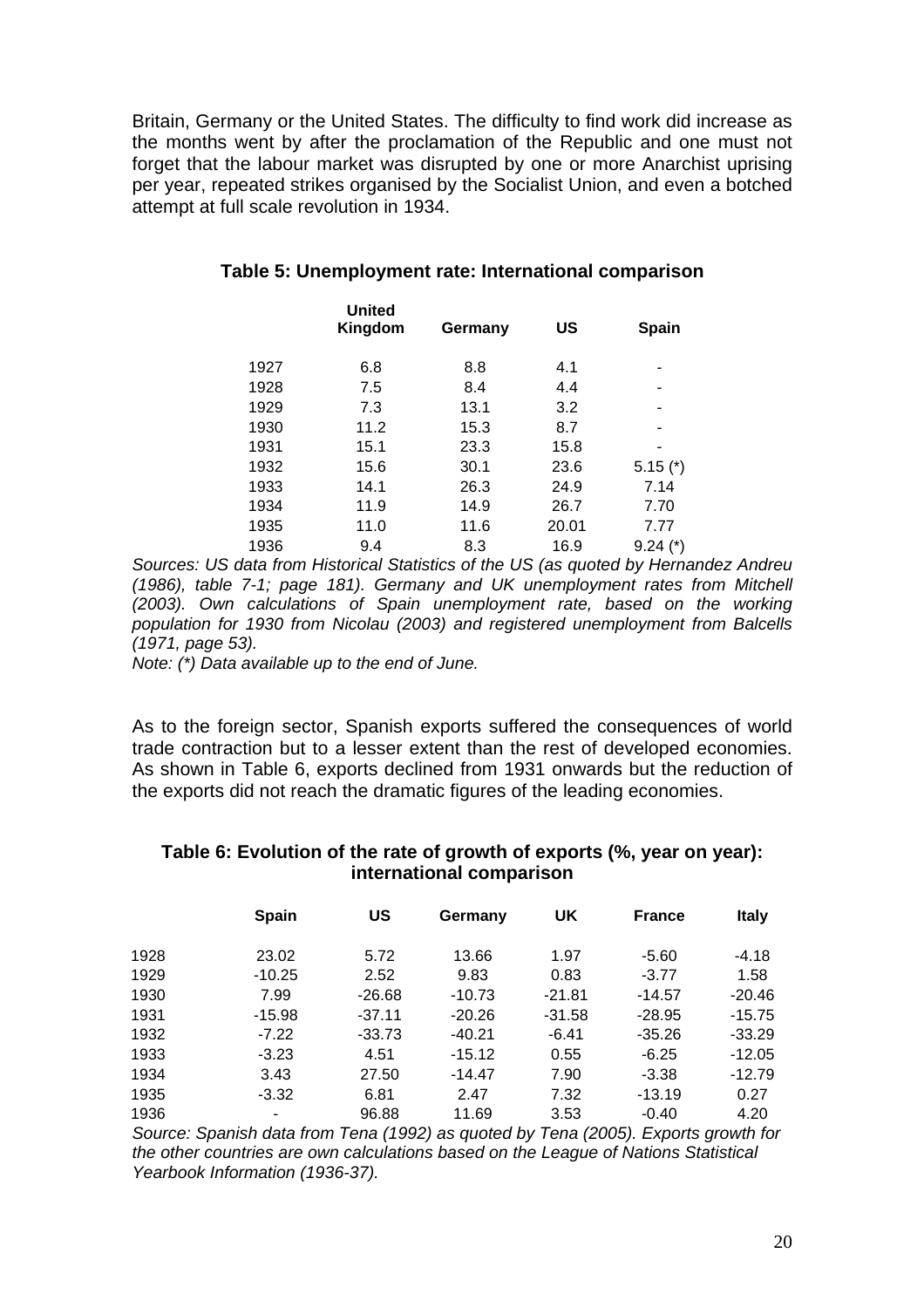Our thesis can be tested with our estimation of the deviation from trend of the Spanish economy (the so-called 'output gap'). To go back to Figure 3: from the middle of the nineteen-twenties an active fiscal policy placed the economy above its long term trend – a deviation of more than 7% in 1929. That growth pattern was not sustainable, as can be seen in the large disequilibria of the late twenties. The budget and trade deficits resulted in excessive money growth and finally in a modicum of inflation in 1930. The new restrictive fiscal policy implemented in that year brought the economy sharply back to its long term path. Only in 1934 was there another short-lived spike in inflation. Anyhow, both the decline in GDP growth and the negative deviation from trend of the early 30s were smaller than those of the 1915 and 1919 recessions, and smaller than in most developed countries.

# **5. A comparison with the euro crisis**

The comparison of the effect of the recent financial crisis (2008-2009) with the years of the Great Depression must be made with caution. While not intending to provide an exhaustive analysis on the differences between these two major crises, we highlight how much a different monetary regime may affect the length of a crisis, as well as the type of policies more suitable to overcome them, especially in a quite rigid economy such as the Spanish one both at that time and in our days.

The graphs below should not be taken to imply a mono-causal correlation between the recession and the two monetary regimes prevailing in the Spanish economy then and now. The milder reaction in the thirties must also have been due, as we have said, to the smaller weight of the foreign sector in the economy and thus to the lesser exposure to the international crisis.<sup>13</sup>

As to the fall of economic activity, Figure 12 shows that the decline in GDP has been similar in both episodes but in the 1930s aggregate production resumed pre-crisis GDP levels after 5 years (in 1935) whereas the GDP is still well below its 2008 peak. In fact it is only in 2014 that the Spanish economy started to grow again.<sup>14</sup> Regarding unemployment rates (Figure 13), there was exponential growth since 2008 and the current rate (around 25%) triples the pre-crisis rate of unemployment of around 8%. Unfortunately, the comparison with the rise in unemployment in the 1930s cannot be very accurate as there are no estimates of unemployment rates available until 1933. Anyhow, both the level and the increase in unemployment in the 1930s were lower than at the present time.

 $\overline{a}$ 

<sup>&</sup>lt;sup>13</sup> In order to make the series comparable we have taken 1929 and 2007 as the base years. Thus, the vertical axis will show the value of the index and the horizontal axis the year since the base year, either 1929 in the case of the Great Depression or 2007 in the case of the recent financial crisis. 14 The GDP started to grow again in the second quarter of 2014 (0.7%).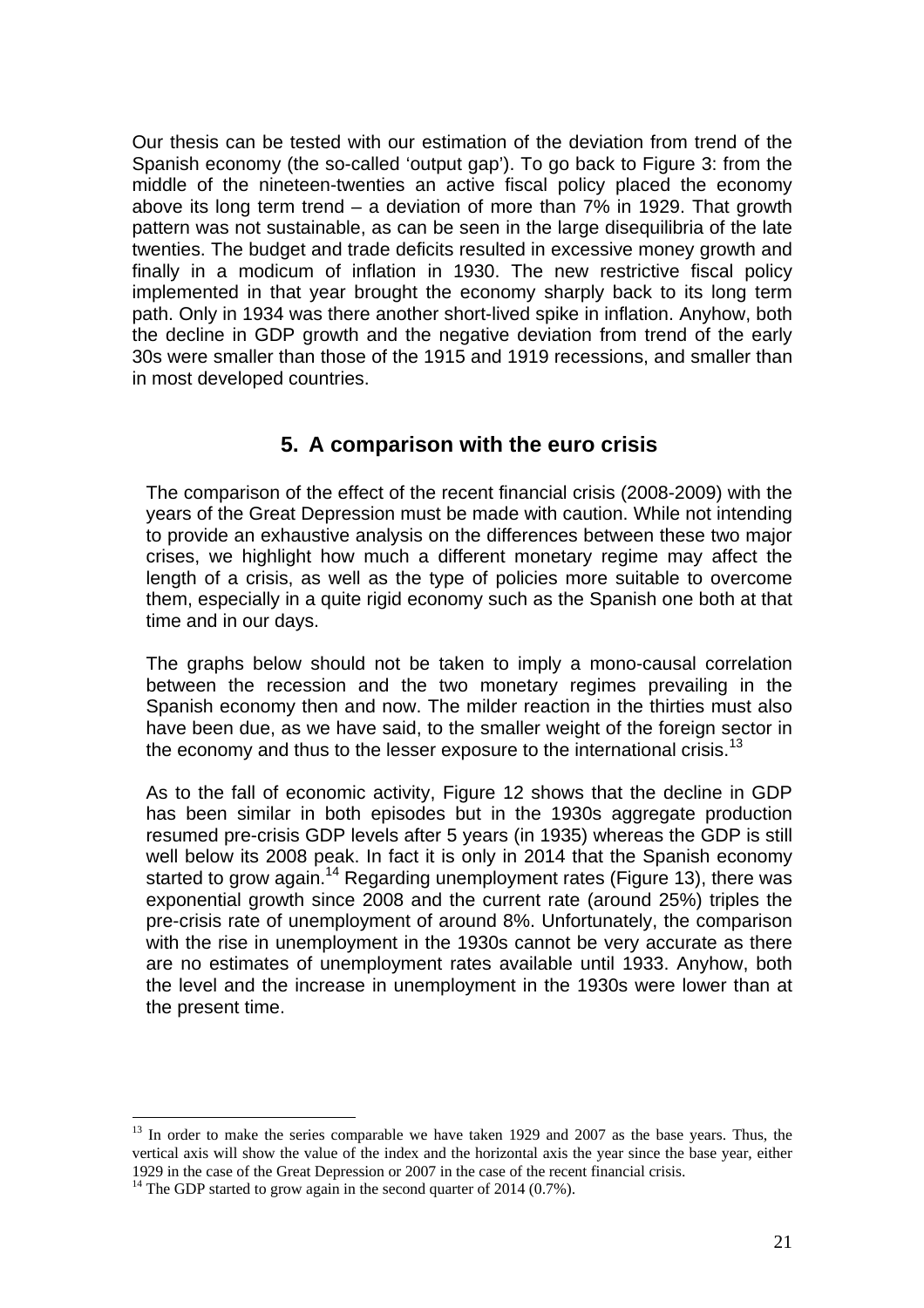



Source: *Own calculations from estimates of the GDP (value added) in 1930s from Prados (2003). GDP volumes at market prices 2007 – 2013 from Eurostat (accessed online).* 



**Figure 13: Unemployment rate (1932 = 100, 2007 = 100)** 

Source: No estimate of the unemployment rate prior to 1933 (see Table 5 above for further notes on the estimates since 1933). Rate of unemployment (2007 – 2013) from Eurostat (accessed online).

We may well find an explanation for the persistence of the current crisis by analysing the economic policy options available for a country having adopted an ´irrevocable´ exchange rate with the euro and consequently had lost its monetary sovereignty. Under this institutional setting, an economy in crisis can only rely on policies aimed at reducing its costs in order to increase its competitiveness in international markets: i.e. requires a fiscal contraction in the midst of a crisis as well as wage cuts.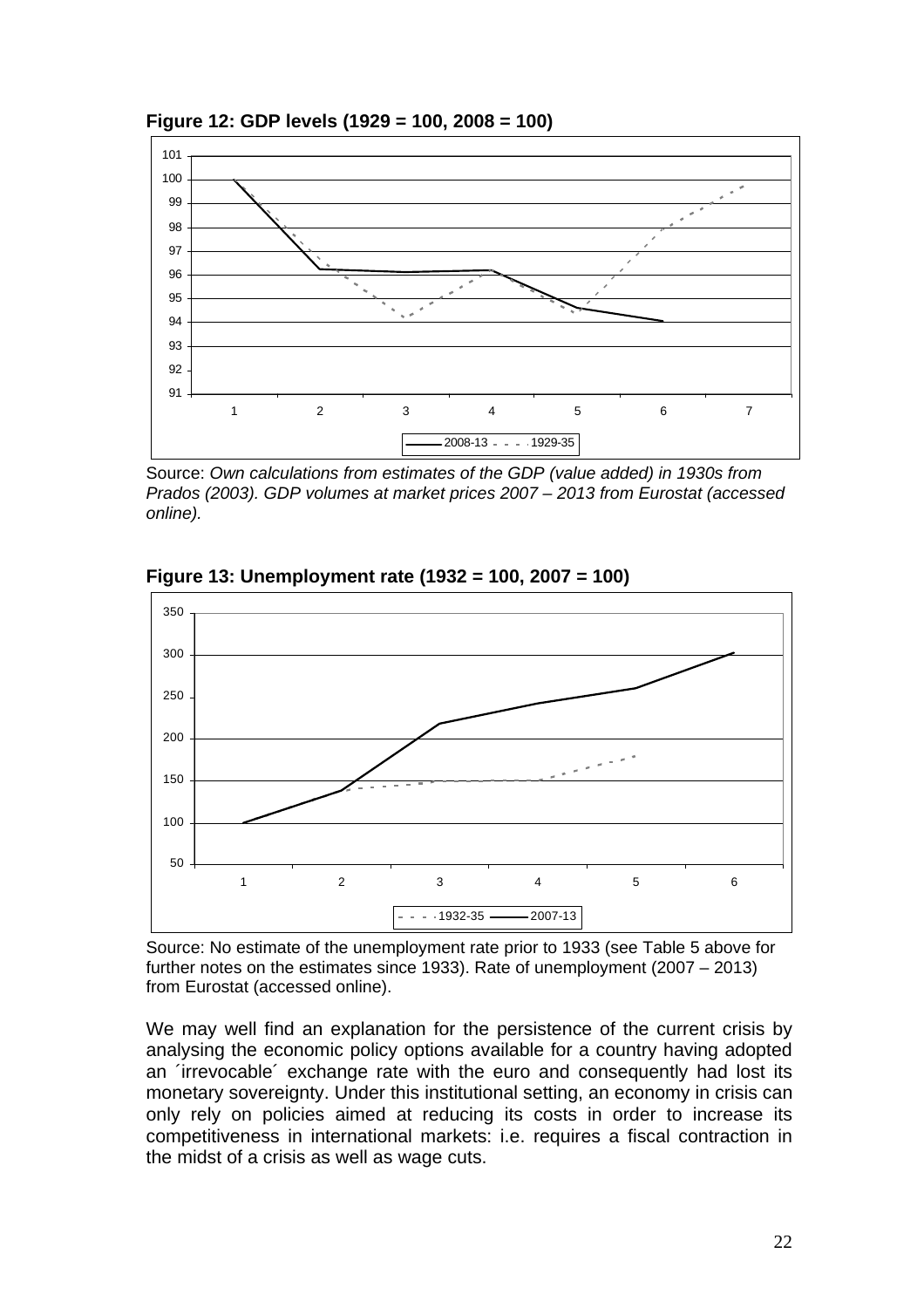Nominal unit labour costs have declined in Spain since 2009 whereas in the Great Depression years (nominal) wages rose from 1930 on. However, the reduction in labour costs after 2009 (an accumulated 7- 8% fall in the last three years) seems still insufficient if compared to the extent of the devaluation of the peseta in the 1930s: from 1929 to 1932, the peseta depreciated against the pound sterling more than 60%. In consequence this sharp nominal adjustment of the parity of the currency avoided the need of deep cuts in other prices (in goods, services and wages). In contrast, in the recent crisis the euro appreciated against the US dollar (see Figure 16 below) in 2008, 2011 and 2013, making Spanish exports more expensive in international markets.



**Figure 14: CPI (1929 = 100, 2008 = 100)** 

Source: HICP (2007-13) from Eurostat (accessed online). GDP deflator data (1929 – 1935) from Prados (2003).



**Figure 15: Labour costs (1929 = 100, 2007 = 100)** 

Source: Nominal Unit Labour Costs from Eurostat (accessed online). Nominal wages in the 1930s are average wages in agriculture (male) from Maluquer de Motes and Llonch (2005).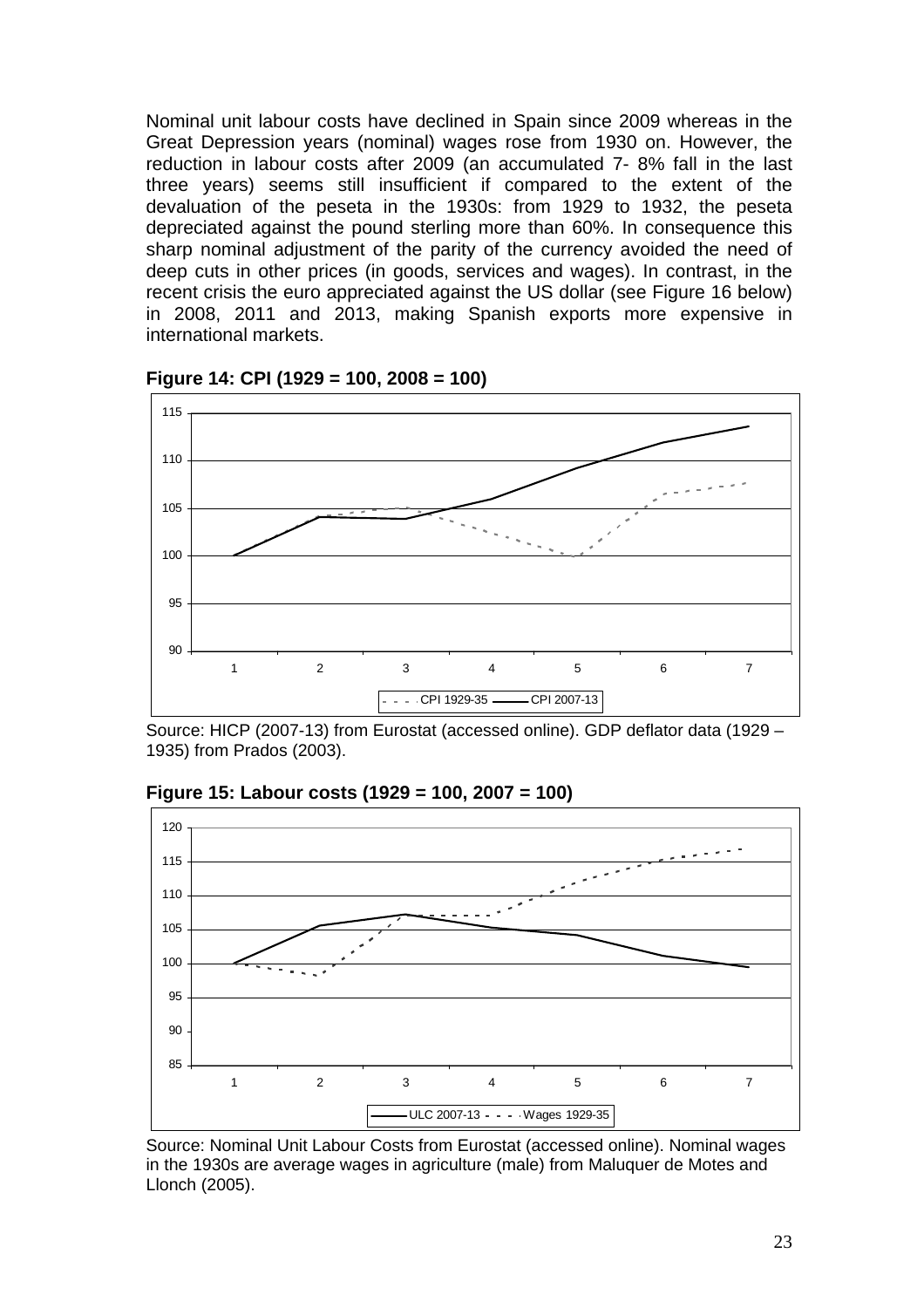

**Figure 16: Exchange rate Peseta versus Pound Sterling (1929 = 100, 2007 = 100)** 

Source: Exchange rate Euro/US\$ (Eurostat, accessed online). Exchange rate Peseta/Pound sterling from Fernández Baños (1930) as quoted by Tena (2005).

A final comment on money supply growth during both crises. As shown in section 3, in the absence of exchange rate commitments, the *Banco de España* could intervene actively and on time in 1931 to provide extraordinary lending to the banks and thus prevent the collapse of the Spanish financial system. This was followed by a rather stable and consistent rate of growth of money since 1931 onwards. On the contrary, since 2009 the growth of a broad monetary aggregate such as M3 has collapsed in Spain, with a cumulative fall of more than 8 percentage points in four years (see Figure 16 below). The contraction in the supply of money has been a key factor explaining the persistence of the current crisis (Congdon, 2014) and in particular in Spain (Cendejas et al. 2014), where the fall of money supply has been particularly sharp. Surprisingly this has happened despite the injection of 43 billion euros in the Spanish financial sector by Brussels.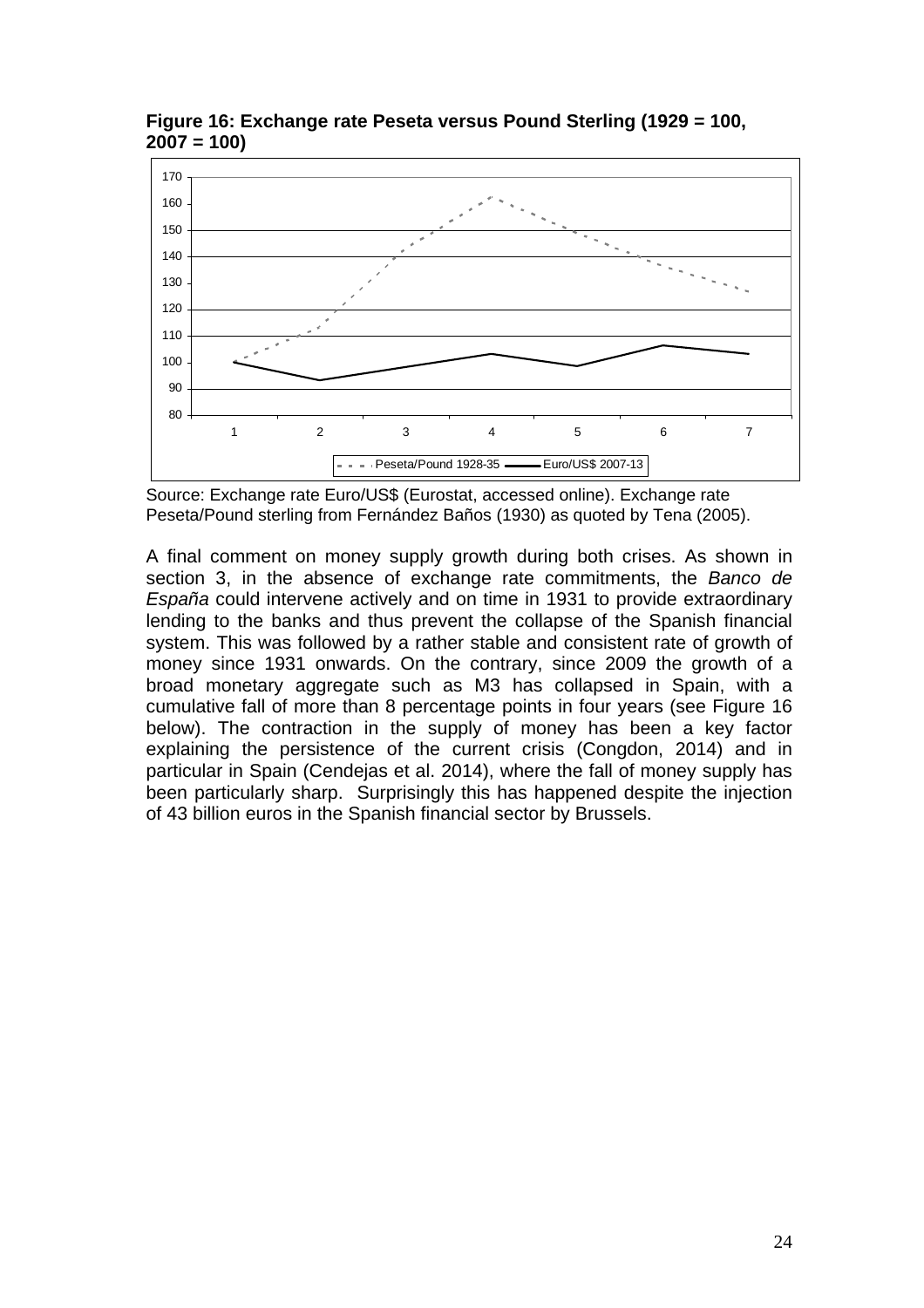

**Figure 17: Broad money (volumes; 1929 = 100, 2007 = 100)** 

Source: Contribution of Spain to M3 (2007 – 2013) from the Bank of Spain dataset (accessed online). Broad money growth in Spain in the 1930s from Martin Aceña and Pons (2005).

# **6. Conclusion**

As shown in this essay, the recession of the thirties in Spain was neither of the same nature nor similar in depth as that of other developed countries. Spain's relative isolation from the world economy, along with a still important primary sector and a *de facto* floating currency, protected it from outright catastrophe. Whatever contraction there was can be attributed to fiscal stabilisation policy and to social tensions fanned by politics.

Even though exports and finance were affected by the contraction of international trade and credit, the greater part of Spanish activity was impervious to the Great Depression. In this quite isolated and oligopolistic economy, increases in public spending plans, especially from 1927 to 1929, and the exceptional wheat harvests of 1929, 1932 and 1934 led to moderate GDP growth in the midst of the deep international recession.

Finally, the active intervention of the Bank of Spain in the 1931 financial crisis avoided a massive collapse of the Spanish financial system and contributed to bringing the economy back on course. Acting as a lender of last resort, the Bank of Spain prevented the seizure of the payment system. It was able to do that despite the growing need to accommodate the demands for funds of the Treasury because it was free from the constraints of a fixed exchange rate. However the Bank of Spain moderated inflationary pressures by its prudent issue policy and its refusal to monetise its gold reserves: the Bank did not overstep the limits of prudence and conducted a monetary policy based on sound financial criteria. Surprisingly in such fraught times, both price inflation and national bankruptcy were avoided.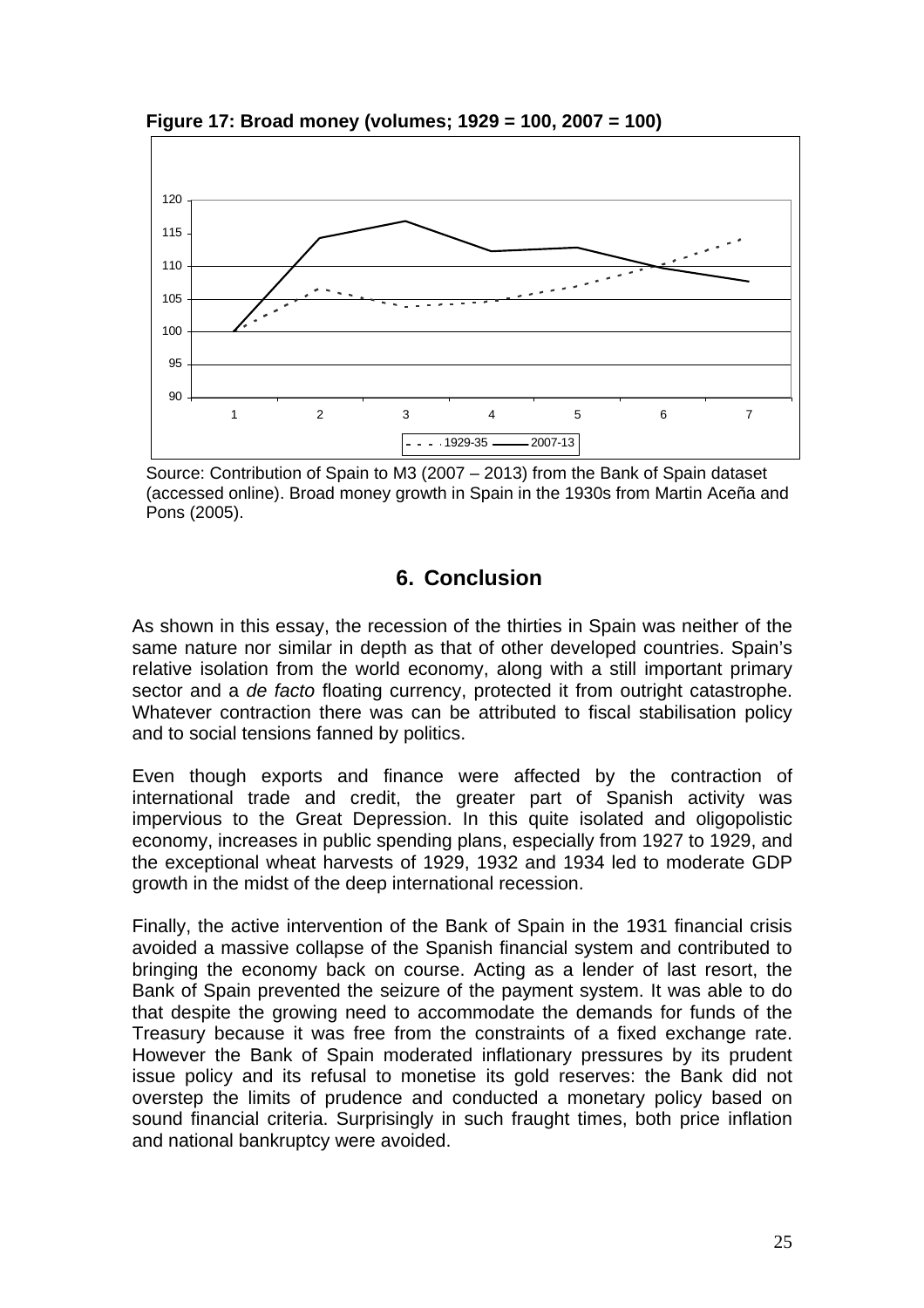It is clear that in the short run a flexible exchange rate makes for a lesser loss of welfare when a country forced to adapt to a financial crisis. However, currency devaluation does not automatically force structural change in a country suffering from low productivity. Such structural changes only come if the devaluation is accompanied by changes in Budgetary and labour policy to avoid having to devalue again in a short time. By contrast, the internal devaluation demanded by a fixed exchanged rate forces structural reform, as we have seen has happened in Spain after the euro crisis. There is an added advantage to resisting devaluation and sticking by the exchange anchor: the currency does not lose purchasing power and maintains its long run stability.

# **References**

- Balcells, A. (1971): *Crisis Económica y Agitación Social en Cataluña de 1930 a 1936*. Instituto Católico de Estudios Sociales. Ariel. Barcelona.
- Barciela, C. , Giráldez, J. , Grupo de Estudio de Historia Rural and López, I. (2005): "Sector agrario y pesca". In Carreras, A. and Tafunell, X. (eds.): *Estadísticas Históricas de España. Siglos XIX y XX* (Volume I). Fundación BBVA. Madrid. Pp. 245-356.
- Carreras, A. (2005): "Industria". In Carreras, A. and Tafunell, X. (eds.): *Estadísticas Históricas de España. Siglos XIX y XX* (Volume I). Fundación BBVA. Madrid. Pp. 357-454.
- Carreras, A., García-Iglesias, C. and Kilponen, J. (2006): "Un siglo y medio de velocidad de circulación del dinero en España: estimación y determinantes". In *Revista de Historia Económica*, N. 2, (Autumn), Pp. 215-249.
- Cendejas, J., Muñoz, F. and Castañeda, J. (2014): "When Money Matters: Some Policy Lessons from the Business Cycle in Spain, 1998– 2013". In *World Economics* 15 (29). April - June, Pp. 77-110.
- Cole, H. L. and Ohanian, L. E. (2007): "The Great UK Depression: A Puzzle and Possible Resolution". In Kehoe T. and Prescott E. (eds.) *Great Depressions of the Twentieth Century*. Federal Reserve Bank of Minneapolis.
- Comín, F. and Martín Aceña (1985): "La política monetaria y fiscal durante la Dictadura y la Segunda República". In *Papeles de Economía Española* 20. Pp. 236–265.
- Comín, F. and Díaz, D. (2005): "Sector público administrativo y estado del bienestar". In Carreras, A. and Tafunell, X. (eds.): *Estadísticas Históricas de España. Siglos XIX y XX* (Volume II). Fundación BBVA. Madrid. Pp. 873-966.
- Congdon, T. (2014): "What Were the Causes of the Great Recession? The Mainstream Approach vs the Monetary Interpretation". In *World Economics* 15 (29). April - June, Pp. 1-32.
- Feinstein, C.H. (1972): *National Income, Expenditure and Output of the United Kingdom*. Cambridge University Press.
- Fernández Baños, O. (1930): *Estudio de las fluctuaciones del cambio de la peseta*. Ed. El Eco Franciscano. Santiago de Compostela.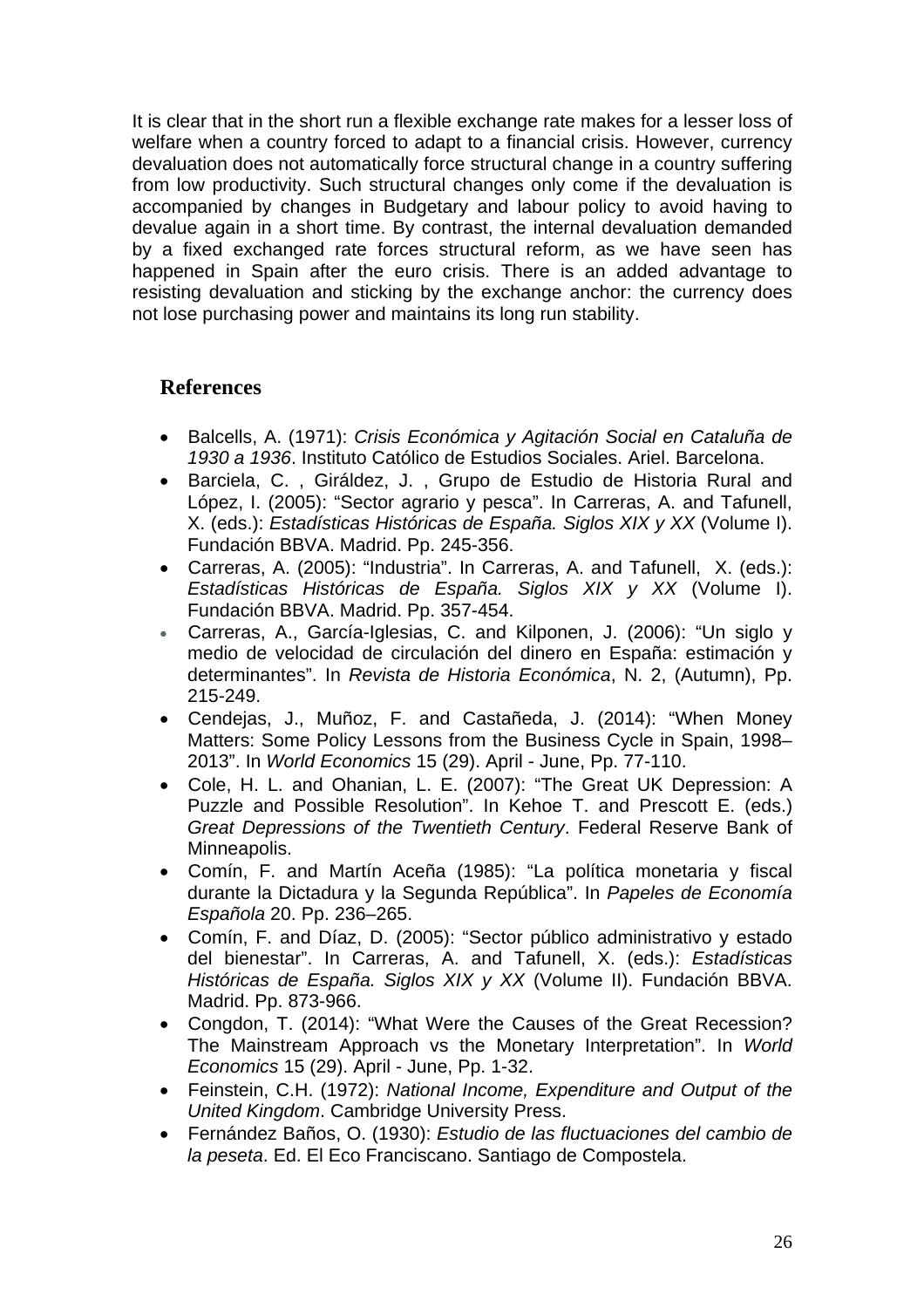- Grupo de Estudios de Historia Rural (GEHR) (1991): *Estadísticas históricas de la producción agraria española*. Ed. Ministerio de Agricultura, Pesca y Alimentación. Madrid.
- Hernández Andreu, J. (1986): *España y la crisis del 29*. Espasa Calpe. Madrid.
- Hoyo, A. (2001): "La evolución de la bolsa y las fluctuaciones de la economía española en el siglo XIX". In Sudrià, C. and Tirado, T. (eds.): *Peseta y protección. Comercio exterior, moneda y crecimiento económico en la España de la Restauración*. Ed. Edicions Universitat de Barcelona. Barcelona.
- Instituto de Estudios Fiscales (1976): *Datos básicos para la historia financiera de España (1850-1975)*. Vol. II. Ed. IEF. Madrid.
- Keynes, J. M. (1936): *The General Theory of Employment, Interest, and Money*. Harcourt Brace (1953).
- Maluquer de Motes, J. (2005): "Consumo y precios". In Carreras, A. and Tafunell, X. (eds.): *Estadísticas Históricas de España. Siglos XIX y XX* (Volume III). Fundación BBVA. Madrid. Pp. 1247-1296.
- Maluquer de Motes and Llonc, M. (2005): "Trabajo y Relaciones Laborales". In Carreras, A. and Tafunell, X. (eds.): *Estadísticas Históricas de España. Siglos XIX y XX* (Volume III). Fundación BBVA. Madrid. Pp. 1155-1245.
- Martín Aceña, P. (1984): *La política monetaria en España. 1919-1935*. Instituto de Estudios Fiscales. Madrid.
- Martín Aceña, P. and Pons, M. A. (2005): "Sistema monetario y financiero". In Carreras, A. and Tafunell, X. (eds.): *Estadísticas Históricas de España. Siglos XIX y XX* (Volume II). Fundación BBVA. Madrid. Pp. 645-706.
- Mitchell, B. (2003): *International Historical Statistics: Europe 1750-1970*. Palgrave - Macmillan.
- Nicolau, R. (2003): "Población, Salud y Actividad". In Carreras, A. and Tafunell, X. (eds.): *Estadísticas Históricas de España. Siglos XIX y XX* (Volume I). Fundación BBVA. Madrid. Pp. 77-154.
- Officer, L., H. and Williamson, S., H. (2014): "The Price of Gold, 1257- Present". Accessed online at MeasuringWorth (http://www.measuringworth.com/gold/).
- Palafox, J. (1980 a): "La gran depresión de los años 30 y la crisis industrial española". In *Investigaciones Económicas* 11 (Enero-Abril). Pp. 5-46.
- Palafox, J. (1980 b): "La crisis de los años 30: sus orígenes". In *Papeles de Economía Española* 1. Pp. 30-42.
- Prados de la Escosura, L. (2003): *El progreso económico de España (1850-2000)*. Ed. Fundación BBVA. Madrid.
- Royal Commission for re-establishing the Gold Standard (1929): *Dictamen de la comisión nombrada por real orden de 9 de enero de 1929, para el estudio de la implantación del Patrón Oro.* Chairman of the Comisión, Antonio Flores de Lemus. Consejo Superio Bancario. Madrid.
- Sardá, J. (1948): *La política monetaria y las fluctuaciones de la economía española en el siglo XIX*. Ed. CSIC. Madrid.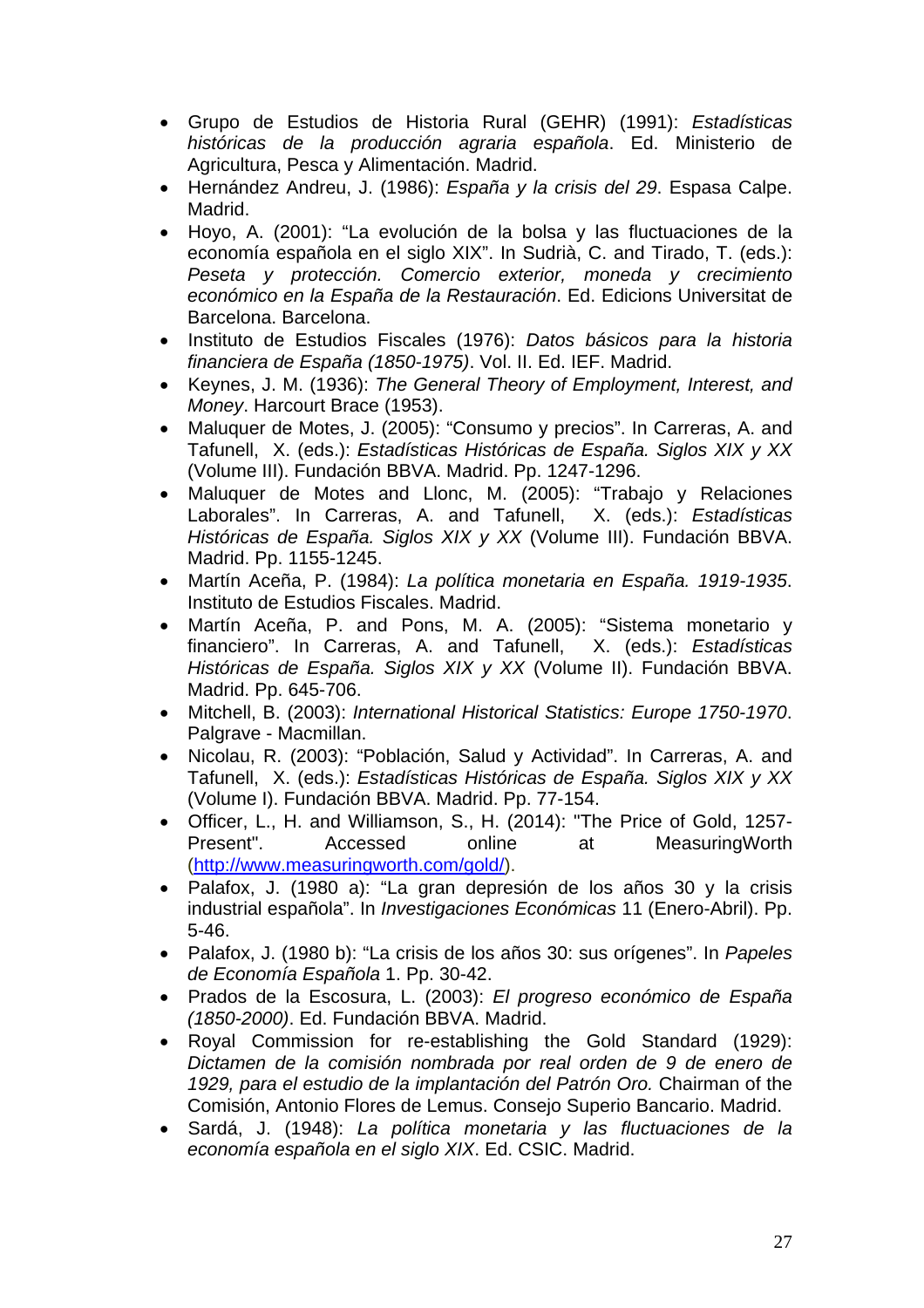- Tafunell, X. (2000): "La rentabilidad financiera de la empresa española, 1880-1981: Una estimación en perspectiva sectorial". In *Revista de Historia Industrial 18*. Pp. 69-112.
- Tafunell, X. (2005): "Empresa y bolsa". In Carreras, A. and Tafunell, X. (eds.): *Estadísticas Históricas de España. Siglos XIX y XX* (Volume II). Fundación BBVA. Madrid. Pp. 707-834.
- Tapia, J. (1998): *La II República y la Quimera de la Peseta: La excepción Carner*. Real Academia de ciencias Económicas y Financieras. Barcelona.
- Tena, A. (1992): "Protección y competitividad en España e Italia, 1890- 1960". In Prados de la Escosura, L. and Zamagni (eds.): *El desarrollo económico en la Europa del sur. España e Italia en perspectiva histórica*. Ed. Alianza. Madrid.
- Tena, A. (2005): "Sector exterior". In Carreras, A. and Tafunell, X. (eds.): *Estadísticas Históricas de España. Siglos XIX y XX* (Volume II). Fundación BBVA. Madrid. Pp. 573-644.
- Thomas, H. (1976): *La guerra civil española (1936-1939)*. Grijalbo, Buenos Aires. [A revised translation of *id.*: *The Spanish Civil War. 1936- 1939*. Kraus Reprint (1975)].
- Tortella, G. and Palafox, J. (1983): "Banca e industria en España, 1918- 1936". In *Investigaciones Económicas* 20 (Enero-Abril). Pp. 33-64.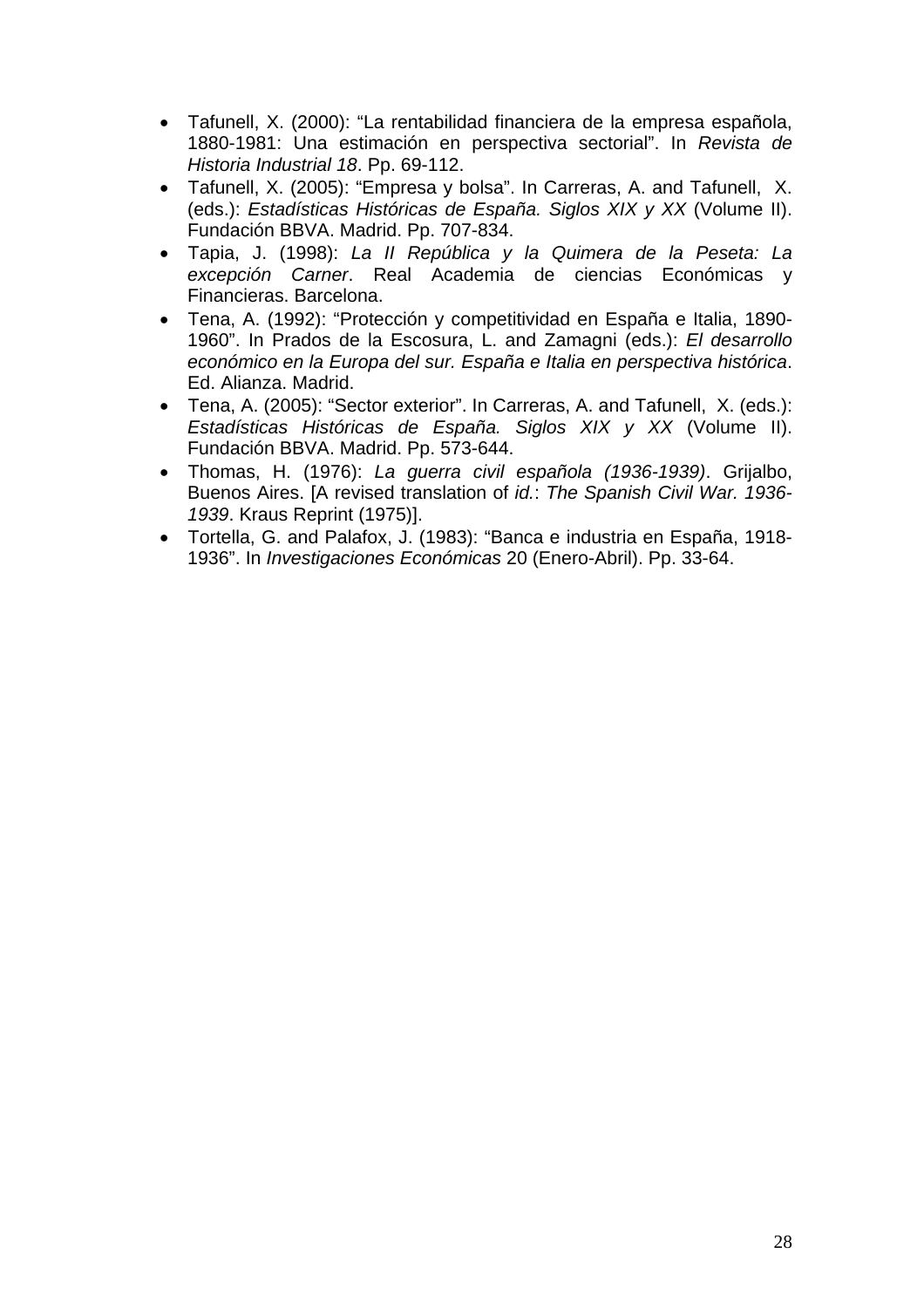# **Statistical annex**

|      |               |                                         | %)   |                                        |                |
|------|---------------|-----------------------------------------|------|----------------------------------------|----------------|
|      | <b>Public</b> | <b>Private</b><br>Investment Investment |      | <b>Public</b><br>Investment Investment | <b>Private</b> |
| 1920 | 69.5          | 1.88                                    | 1928 | 46.78                                  | 15.05          |
| 1921 | 15.01         | 15.46                                   | 1929 | 3.71                                   | 16.01          |
| 1922 | 15.01         | $-1.07$                                 | 1930 | - 46.74                                | 12.47          |
| 1923 | $-9.37$       | 12.56                                   | 1931 | 7.77                                   | $-37.22$       |
| 1924 | 42.77         | 16.17                                   | 1932 | 23.8                                   | $-23.12$       |
| 1925 | $-18.81$      | 1.25                                    | 1933 | 27.8                                   | 1.94           |
| 1926 | $-30.04$      | 29.33                                   | 1934 | 4.22                                   | $-4.31$        |
| 1927 | 124.77        | -6.6                                    | 1935 | $-21.91$                               | 18.24          |

# **Table 1. Rates of growth of public and private investment (year on year,**

*Source: Data from Prados (2003).*

# **Table 2. Bank of Spain official interest rates**

|      | <b>Discount</b><br>rate | Guaranteed<br>rate on<br>public<br>bonds |      | <b>Discount</b><br>rate | Guaranteed<br>rate on<br>public<br>bonds |
|------|-------------------------|------------------------------------------|------|-------------------------|------------------------------------------|
| 1920 | 6                       | 4.5                                      | 1928 | 5.5                     | 4.5                                      |
| 1921 | 6                       | 4.5                                      | 1929 | 5.5                     | 4.5                                      |
| 1922 | 5.5                     | 4.5                                      | 1930 | 6                       | 5                                        |
| 1923 | 5                       | 4.5                                      | 1931 | 6.5                     | 5                                        |
| 1924 | 5                       | 4.5                                      | 1932 | 6                       | 5                                        |
| 1925 | 5                       | 4.5                                      | 1933 | 6                       | 5                                        |
| 1926 | 5                       | 4.5                                      | 1934 | 5.5                     | 4.5                                      |
| 1927 | 5                       | 4.5                                      | 1935 | 5                       | 4                                        |

*Source: Data from Martin Aceña and Pons (2005).*